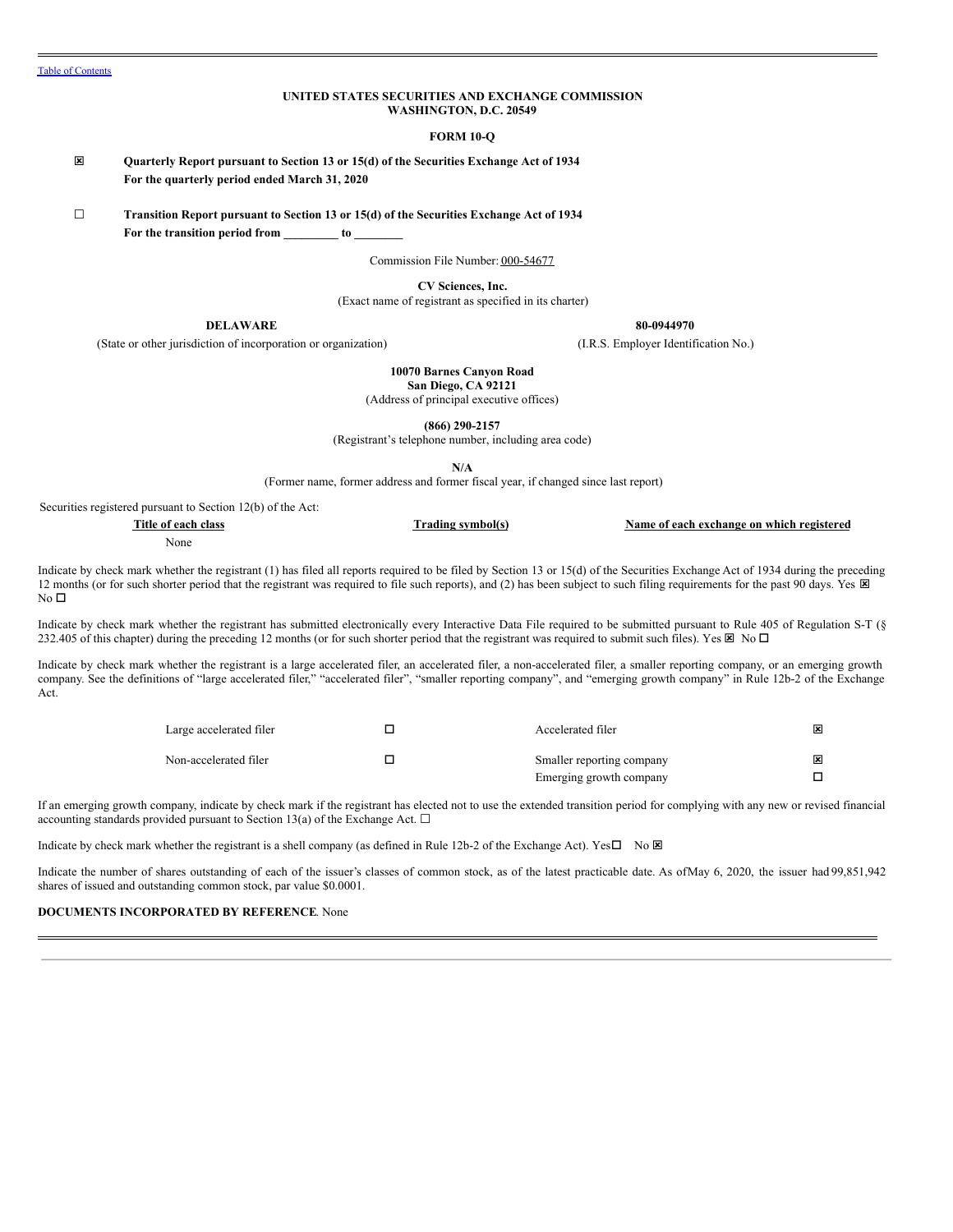# **CV SCIENCES, INC. FORM 10-Q TABLE OF CONTENTS**

# <span id="page-1-0"></span>**PART I – FINANCIAL [INFORMATION](#page-2-0)**

**PAGE**

| Item 1.        | <b>Financial Statements (unaudited)</b>                                               |                 |
|----------------|---------------------------------------------------------------------------------------|-----------------|
|                | <b>Condensed Consolidated Balance Sheets</b>                                          |                 |
|                | <b>Condensed Consolidated Statements of Operations</b>                                |                 |
|                | Condensed Consolidated Statement of Changes in Stockholders' Equity                   |                 |
|                | <b>Condensed Consolidated Statements of Cash Flows</b>                                | $\overline{4}$  |
|                | Notes to Condensed Consolidated Financial Statements                                  |                 |
| <u>Item 2.</u> | Management's Discussion and Analysis of Financial Condition and Results of Operations | $\overline{12}$ |
| Item 3.        | <b>Quantitative and Qualitative Disclosure About Market Risk</b>                      | 17              |
| Item 4.        | <b>Controls and Procedures</b>                                                        | 17              |
|                | <b>PART II - OTHER INFORMATION</b>                                                    |                 |

| Item 1.   | <b>Legal Proceedings</b>                                    | <u>18</u>       |
|-----------|-------------------------------------------------------------|-----------------|
| Item 1A.  | <b>Risk Factors</b>                                         | <u>18</u>       |
| Item 2.   | Unregistered Sales of Equity Securities and Use of Proceeds | <u>18</u>       |
| Item $3.$ | <b>Defaults Upon Senior Securities</b>                      | <u>18</u>       |
| Item 4.   | <b>Mine Safety Disclosure</b>                               | <u>18</u>       |
| Item 5.   | Other Information                                           | <u>18</u>       |
| Item 6.   | <b>Exhibits</b>                                             | <u>18</u>       |
|           |                                                             |                 |
|           | <b>SIGNATURES</b>                                           | $\overline{20}$ |
|           |                                                             |                 |

i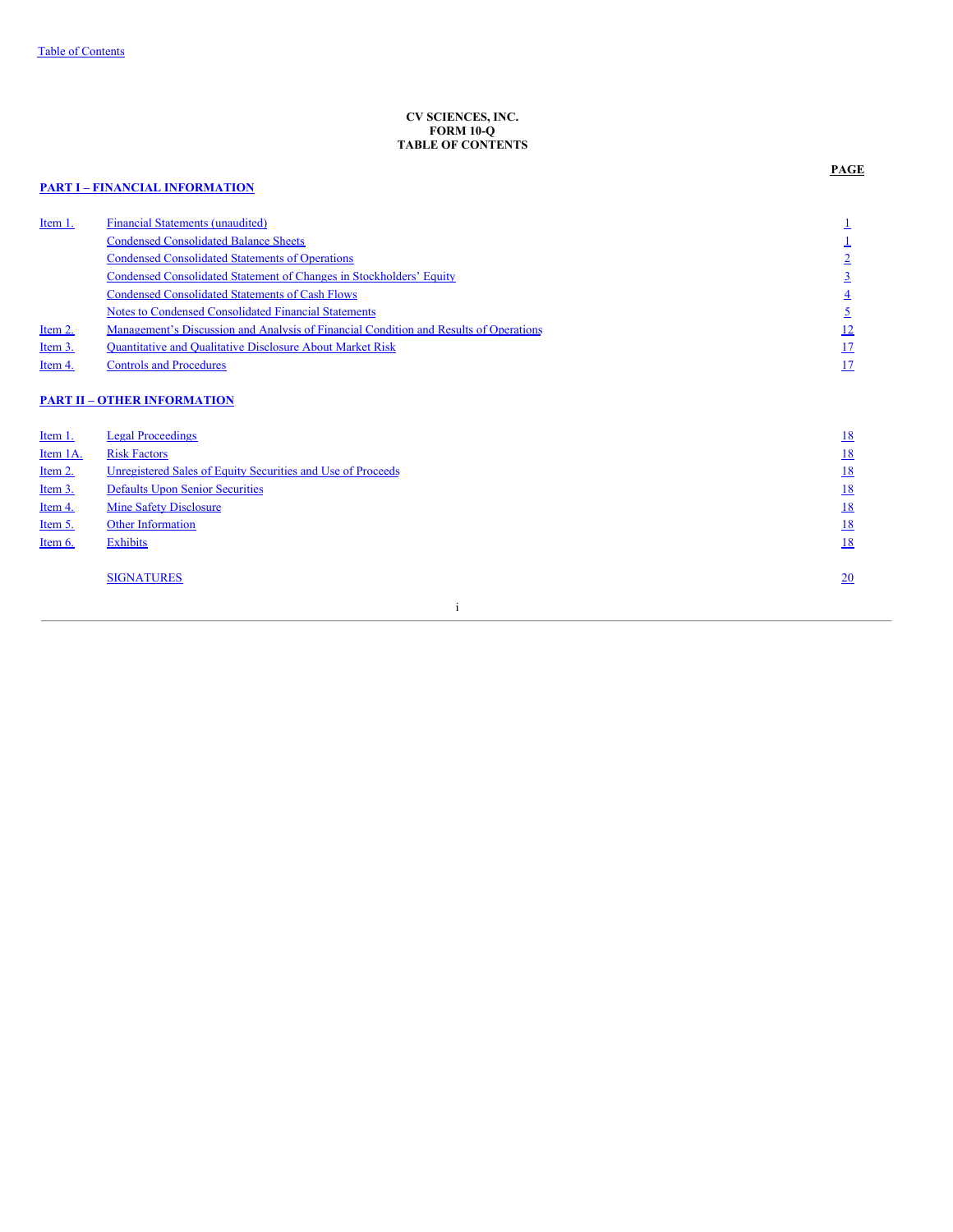# <span id="page-2-1"></span><span id="page-2-0"></span>**PART I – FINANCIAL INFORMATION**

# <span id="page-2-2"></span>**Item 1. Financial Statements (unaudited)**

#### **CV SCIENCES, INC.** CONDENSED CONSOLIDATED BALANCE SHEETS (UNAUDITED) (in thousands, except per share data)

|                                                                                                                                                                              |               | March 31,<br>2020 | December 31,<br>2019 |           |  |
|------------------------------------------------------------------------------------------------------------------------------------------------------------------------------|---------------|-------------------|----------------------|-----------|--|
| <b>Assets</b>                                                                                                                                                                |               |                   |                      |           |  |
| Current assets:                                                                                                                                                              |               |                   |                      |           |  |
| Cash and cash equivalents                                                                                                                                                    | $\mathsf{\$}$ | 7,097             | $\mathbb{S}$         | 9,107     |  |
| Restricted cash                                                                                                                                                              |               | 501               |                      | 501       |  |
| Accounts receivable, net                                                                                                                                                     |               | 1,607             |                      | 2,177     |  |
| Inventory                                                                                                                                                                    |               | 8,955             |                      | 9,971     |  |
| Prepaid expenses and other                                                                                                                                                   |               | 9,031             |                      | 10,611    |  |
| <b>Total current assets</b>                                                                                                                                                  |               | 27,191            |                      | 32,367    |  |
| Property & equipment, net                                                                                                                                                    |               | 3,821             |                      | 3,615     |  |
| Operating lease assets                                                                                                                                                       |               | 8,422             |                      | 8,709     |  |
| Intangibles, net                                                                                                                                                             |               | 3,757             |                      | 3,766     |  |
| Goodwill                                                                                                                                                                     |               | 2,788             |                      | 2,788     |  |
| Other assets                                                                                                                                                                 |               | 1,543             |                      | 1,442     |  |
| <b>Total assets</b>                                                                                                                                                          | $\mathbb{S}$  | 47,522            | $\mathbb{S}$         | 52,687    |  |
| Liabilities and stockholders' equity                                                                                                                                         |               |                   |                      |           |  |
| Current liabilities:                                                                                                                                                         |               |                   |                      |           |  |
| Accounts payable                                                                                                                                                             | $\mathsf{\$}$ | 718               | $\mathbb{S}$         | 1,617     |  |
| Accrued expenses                                                                                                                                                             |               | 10,976            |                      | 10,856    |  |
| Operating lease liability - current                                                                                                                                          |               | 819               |                      | 723       |  |
| <b>Total current liabilities</b>                                                                                                                                             |               | 12,513            |                      | 13,196    |  |
|                                                                                                                                                                              |               |                   |                      |           |  |
| Operating lease liability                                                                                                                                                    |               | 9,161             |                      | 9,517     |  |
| Deferred tax liability                                                                                                                                                       |               | 263               |                      | 421       |  |
| Other liabilities                                                                                                                                                            |               | 171               |                      | 406       |  |
| <b>Total liabilities</b>                                                                                                                                                     |               | 22,108            |                      | 23,540    |  |
| Commitments and contingencies (Note 7)                                                                                                                                       |               |                   |                      |           |  |
| <b>Stockholders' equity</b>                                                                                                                                                  |               |                   |                      |           |  |
| Preferred stock, par value \$0.0001; 10,000 shares authorized; no shares issued and outstanding                                                                              |               |                   |                      |           |  |
| Common stock, par value \$0.0001; 190,000,000 shares authorized; 99,852 and 99,416 shares issued and<br>outstanding as of March 31, 2020 and December 31, 2019, respectively |               | 10                |                      | 10        |  |
| Additional paid-in capital                                                                                                                                                   |               | 72,193            |                      | 70,774    |  |
| Accumulated deficit                                                                                                                                                          |               | (46, 789)         |                      | (41, 637) |  |
| Total stockholders' equity                                                                                                                                                   |               | 25,414            |                      | 29,147    |  |
|                                                                                                                                                                              |               |                   |                      |           |  |
| Total liabilities and stockholders' equity                                                                                                                                   | \$            | 47,522            | $\mathbb S$          | 52,687    |  |

See accompanying notes to the condensed consolidated financial statements.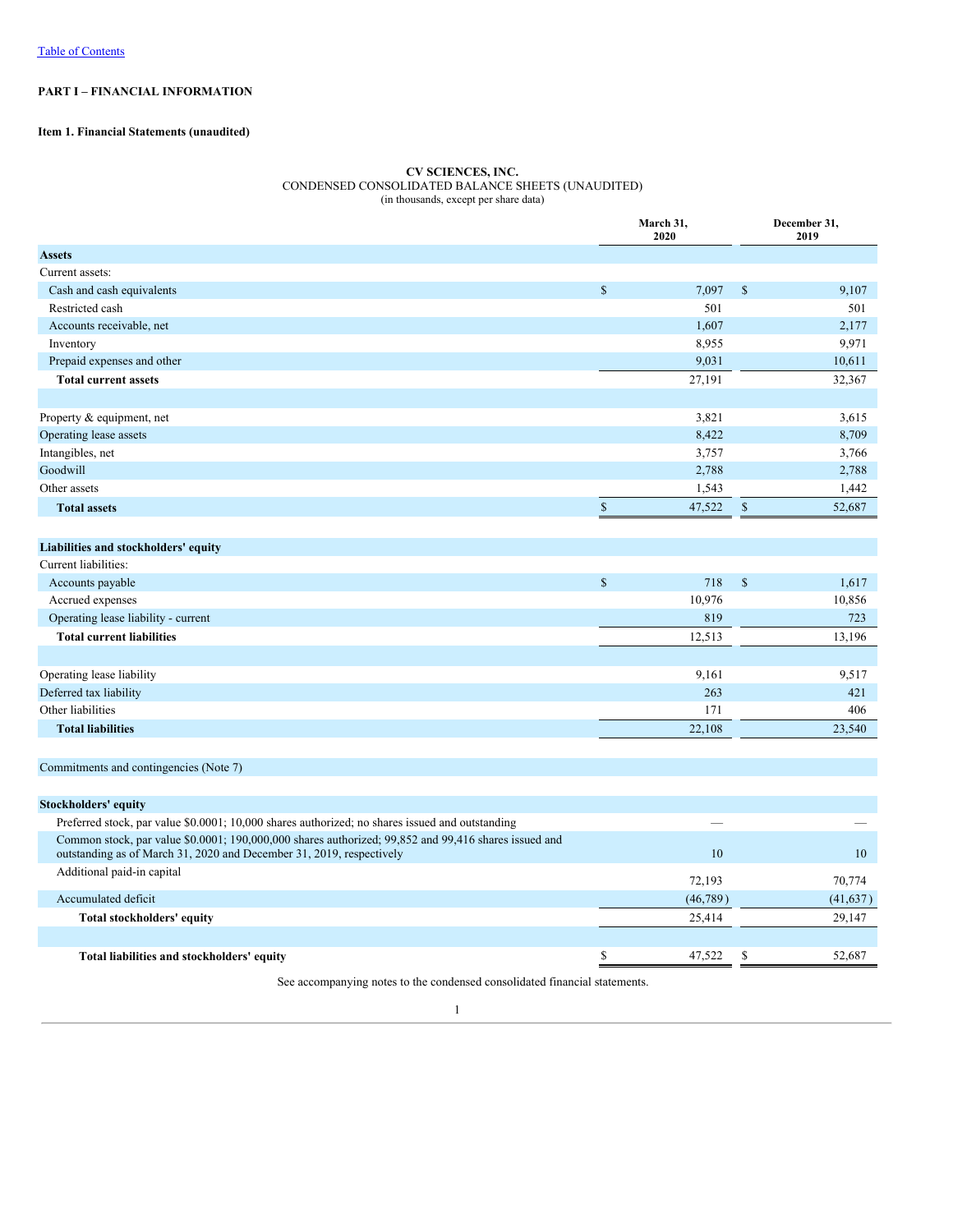# **CV SCIENCES, INC.** CONDENSED CONSOLIDATED STATEMENTS OF OPERATIONS (UNAUDITED)

| (in thousands, except per share data) |  |
|---------------------------------------|--|
|---------------------------------------|--|

<span id="page-3-0"></span>

|                                                               |              | Three months ended March 31, |               |          |  |  |
|---------------------------------------------------------------|--------------|------------------------------|---------------|----------|--|--|
|                                                               |              | 2020                         |               | 2019     |  |  |
| Product sales, net                                            | $\mathbb{S}$ | 8,270                        | $\mathbb{S}$  | 14,911   |  |  |
| Cost of goods sold                                            |              | 4,262                        |               | 4,352    |  |  |
| <b>Gross Profit</b>                                           |              | 4,008                        |               | 10,559   |  |  |
|                                                               |              |                              |               |          |  |  |
| Operating expenses:                                           |              |                              |               |          |  |  |
| Research and development                                      |              | 1,509                        |               | 1,342    |  |  |
| Selling, general and administrative                           |              | 7,819                        |               | 18,595   |  |  |
|                                                               |              | 9,328                        |               | 19,937   |  |  |
|                                                               |              |                              |               |          |  |  |
| <b>Operating Loss</b>                                         |              | (5,320)                      |               | (9,378)  |  |  |
|                                                               |              |                              |               |          |  |  |
| Interest (income) expense, net                                |              | (10)                         |               | 6        |  |  |
| Loss before income taxes                                      |              | (5,310)                      |               | (9, 384) |  |  |
| Income tax benefit                                            |              | (158)                        |               |          |  |  |
| <b>Net Loss</b>                                               |              | (5,152)                      | <sup>\$</sup> | (9, 384) |  |  |
|                                                               |              |                              |               |          |  |  |
| Weighted average common shares outstanding, basic and diluted |              | 99,678                       |               | 95,168   |  |  |
| Net loss per common share, basic and diluted                  | S            | (0.05)                       | <sup>S</sup>  | (0.10)   |  |  |

See accompanying notes to the condensed consolidated financial statements.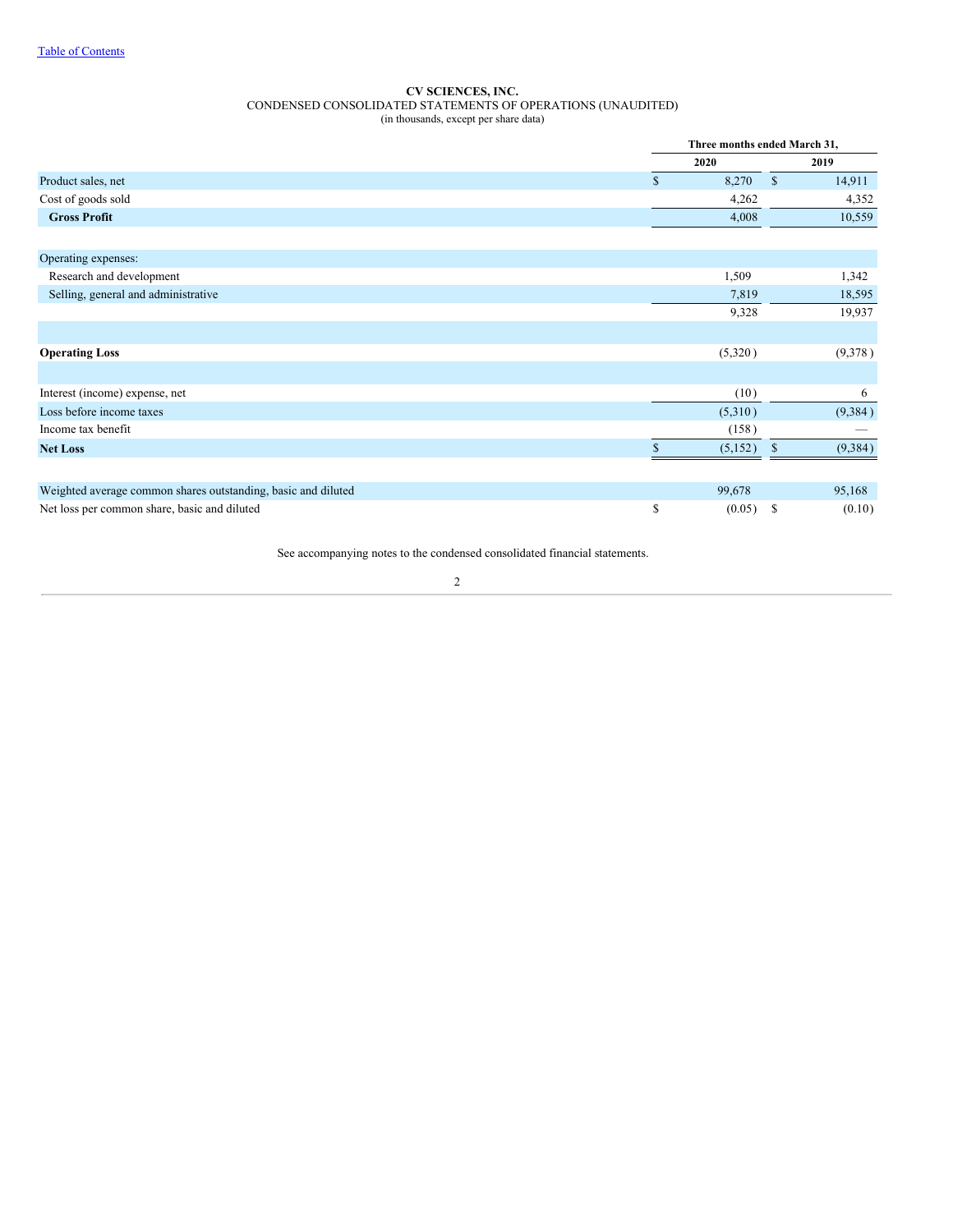#### **CV SCIENCES, INC.** CONDENSED CONSOLIDATED STATEMENTS OF STOCKHOLDERS' EQUITY (UNAUDITED) (in thousands)

<span id="page-4-0"></span>

|                                                      | Common Stock<br><b>Shares</b> | Amount                   | <b>Additional</b><br>Paid-In<br>Capital | Accumulated<br>Deficit | Total   |
|------------------------------------------------------|-------------------------------|--------------------------|-----------------------------------------|------------------------|---------|
|                                                      |                               |                          |                                         |                        |         |
| Balance at December 31, 2019                         | 99,416                        | 10                       | 70,774                                  | $(41,637)$ \$          | 29,147  |
| Issuance of common stock under employee benefit plan | 436                           | $\overline{\phantom{a}}$ | 161                                     |                        | 161     |
| Stock-based compensation                             | _                             |                          | 1,258                                   |                        | 1,258   |
| Net loss                                             |                               |                          | $\overline{\phantom{a}}$                | (5,152)                | (5,152) |
| Balance at March 31, 2020                            | 99,852                        | 10                       | 72,193                                  | (46, 789)              | 25,414  |

|                                                                             | <b>Common Stock</b> |        | <b>Additional</b> |                    |  |                        |          |
|-----------------------------------------------------------------------------|---------------------|--------|-------------------|--------------------|--|------------------------|----------|
|                                                                             | <b>Shares</b>       | Amount |                   | Paid-In<br>Capital |  | Accumulated<br>Deficit | Total    |
| Balance at December 31, 2018                                                | 94,940              | 9      |                   | 55,134             |  | $(25,027)$ \$          | 30,116   |
| Issuance of common stock under employee benefit plan                        | 3,539               |        |                   | 196                |  |                        | 197      |
| Stock-based compensation                                                    |                     |        |                   | 2,091              |  |                        | 2,091    |
| Stock-based compensation associated with founders<br>employment settlements |                     |        |                   | 7,857              |  |                        | 7,857    |
| Net loss                                                                    |                     |        |                   |                    |  | (9,384)                | (9, 384) |
| Balance at March 31, 2019                                                   | 98,479              | 10     |                   | 65,278             |  | (34, 411)              | 30,877   |

See accompanying notes to the condensed consolidated financial statements.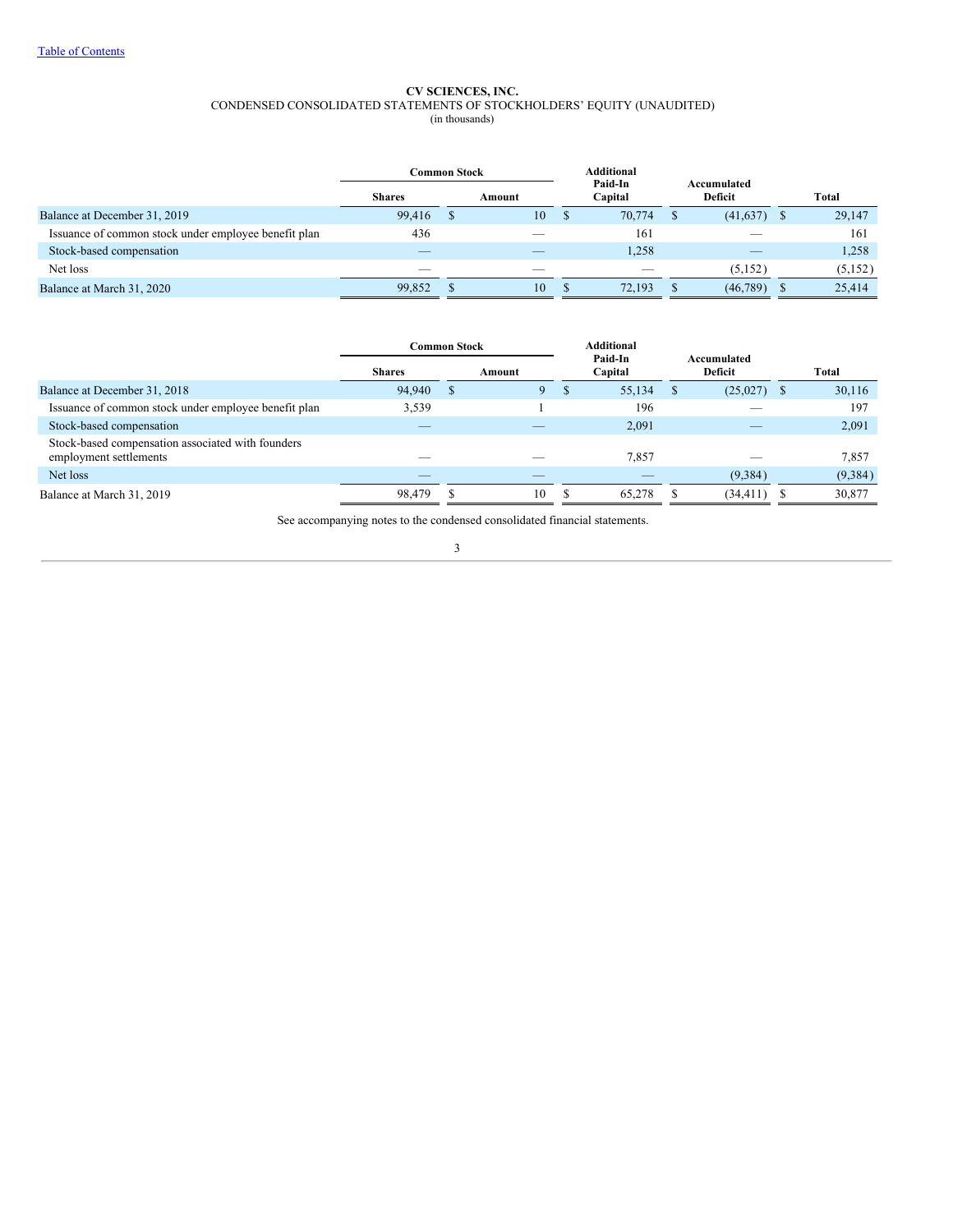# **CV SCIENCES, INC.** CONDENSED CONSOLIDATED STATEMENTS OF CASH FLOWS (UNAUDITED)

(in thousands)

<span id="page-5-0"></span>

|                                                                                                 | Three Months Ended March 31, |         |               |                          |
|-------------------------------------------------------------------------------------------------|------------------------------|---------|---------------|--------------------------|
|                                                                                                 |                              | 2020    | 2019          |                          |
| <b>OPERATING ACTIVITIES</b>                                                                     |                              |         |               |                          |
| Net loss                                                                                        | S                            | (5,152) | $\mathbb{S}$  | (9,384)                  |
| Adjustments to reconcile net loss to net cash flows provided by (used in) operating activities: |                              |         |               |                          |
| Depreciation and amortization                                                                   |                              | 185     |               | 177                      |
| Stock-based compensation                                                                        |                              | 1,258   |               | 2,091                    |
| Stock-based compensation associated with employment settlement                                  |                              |         |               | 7,857                    |
| Bad debt expense                                                                                |                              |         |               | 25                       |
| Inventory write-down                                                                            |                              | 46      |               | $\overline{\phantom{0}}$ |
| Non-cash lease expense                                                                          |                              | 287     |               | 124                      |
| Deferred taxes                                                                                  |                              | (158)   |               |                          |
| Other                                                                                           |                              | 98      |               |                          |
| Change in operating assets and liabilities:                                                     |                              |         |               |                          |
| Accounts receivable                                                                             |                              | 570     |               | (456)                    |
| Inventory                                                                                       |                              | 970     |               | (121)                    |
| Prepaid expenses and other                                                                      |                              | 1,479   |               | (551)                    |
| Accounts payable and accrued expenses                                                           |                              | (1,274) |               | 999                      |
| Net cash provided by (used in) operating activities                                             |                              | (1,691) |               | 761                      |
|                                                                                                 |                              |         |               |                          |
| <b>INVESTING ACTIVITIES</b>                                                                     |                              |         |               |                          |
| Purchase of property and equipment                                                              |                              | (480)   |               | (54)                     |
| Net cash flows used in investing activities                                                     |                              | (480)   |               | (54)                     |
| <b>FINANCING ACTIVITIES</b>                                                                     |                              |         |               |                          |
| Repayment of unsecured debt                                                                     |                              |         |               | (201)                    |
|                                                                                                 |                              |         |               |                          |
| Proceeds from exercise of stock options                                                         |                              | 161     |               | 197                      |
| Net cash flows provided by (used in) financing activities                                       |                              | 161     |               | (4)                      |
| Net increase (decrease) in cash, cash equivalents and restricted cash                           |                              | (2,010) |               | 703                      |
| Cash, cash equivalents and restricted cash, beginning of period                                 |                              | 9,608   |               | 12.935                   |
| Cash, cash equivalents and restricted cash, end of period                                       | $\mathbb{S}$                 | 7,598   | \$            | 13,638                   |
|                                                                                                 |                              |         |               |                          |
| Supplemental cash flow disclosures:                                                             |                              |         |               |                          |
| Interest paid                                                                                   | $\mathbf S$                  |         | $\mathbf S$   | 6                        |
| Income taxes paid                                                                               |                              | 18      |               | $\overline{4}$           |
| Supplemental disclosures of non-cash transactions:                                              |                              |         |               |                          |
| Purchase of property and equipment in accounts payable and accrued expenses                     | $\mathbb{S}$                 | 76      | $\mathcal{S}$ |                          |
| See accompanying notes to the condensed consolidated financial statements.                      |                              |         |               |                          |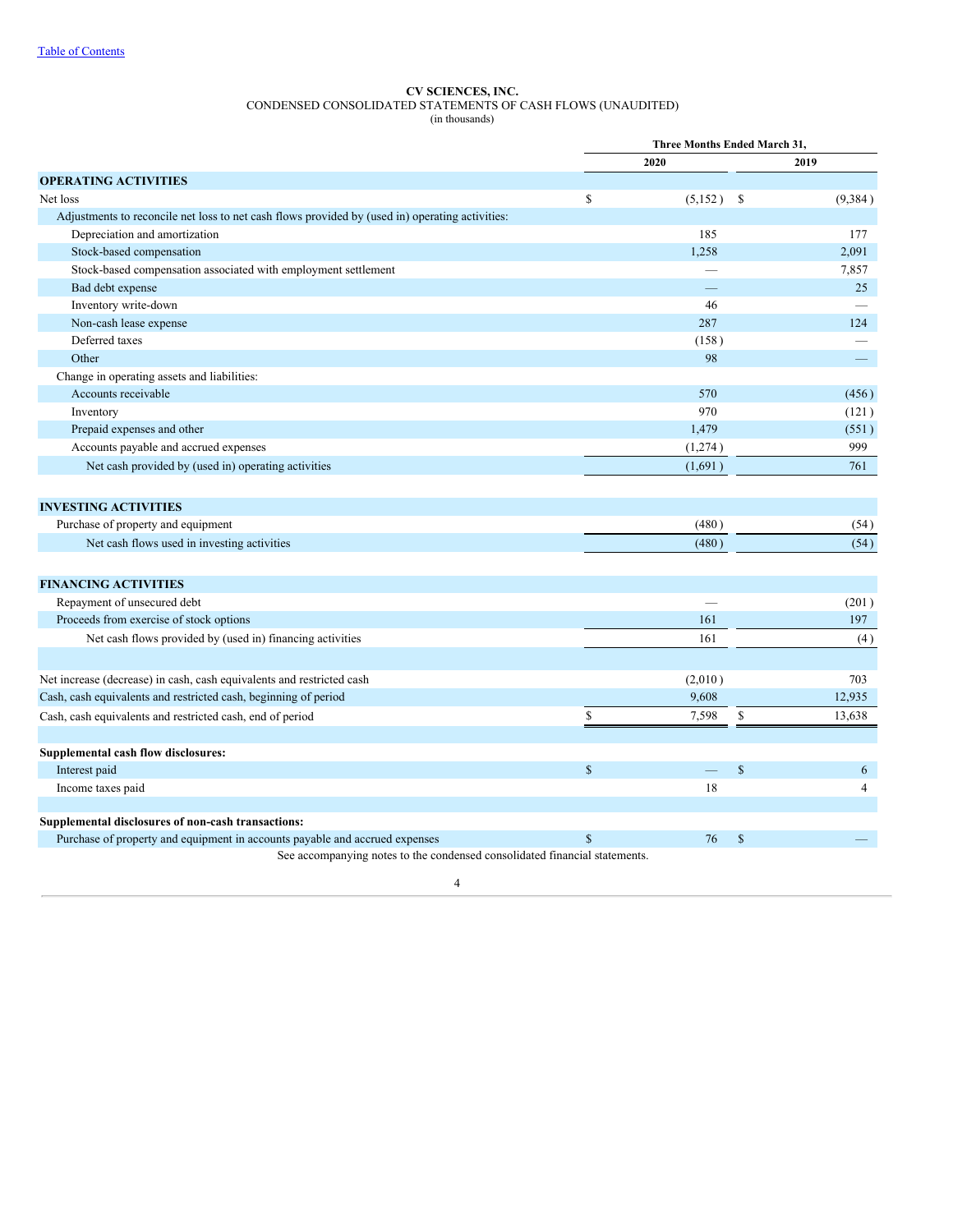#### <span id="page-6-0"></span>**1. ORGANIZATION AND BUSINESS**

*Historical Information* - CV Sciences, Inc. (the "Company") was incorporated under the name Foreclosure Solutions, Inc. in the State of Texas on December 9, 2010. On July 25, 2013, CannaVest Corp., a Texas corporation ("CannaVest Texas"), merged with the Company, a wholly-owned Delaware subsidiary of CannaVest Texas, to effectuate a change in the Company's state of incorporation from Texas to Delaware. On January 4, 2016, the Company filed a Certificate of Amendment of Certificate of Incorporation reflecting its corporate name change to "CV Sciences, Inc.", effective on January 5, 2016. In addition, on January 4, 2016, the Company amended its Bylaws to reflect its corporate name change to "CV Sciences, Inc."

*Description of Business* - The Company hastwo operating segments; consumer products and specialty pharmaceutical. The consumer products segment develops, manufactures and markets products based on hemp-based Cannabidiol ("CBD"), under the name *PlusCBD™* in a variety of market sectors including nutraceutical, beauty care and specialty foods. The specialty pharmaceutical segment is developing drug candidates which use CBD as a primary active ingredient.

**Basis of Presentation** - The condensed consolidated financial statements have been prepared in accordance with accounting principles generally accepted in the United States ("U.S. GAAP"). All intercompany accounts and transactions have been eliminated in consolidation.

*Use of Estimates* – The preparation of the condensed consolidated financial statements in conformity with U.S. GAAP requires management to make judgments, estimates and assumptions that affect the reported amounts in the condensed consolidated financial statements and accompanying notes. Actual results may differ from these estimates. Significant estimates include the valuation of intangible assets, inputs for valuing equity awards, valuation of inventory, assumptions related to revenue recognition and the allowance for doubtful accounts.

**Fair Value Measurements** – Fair value is defined as the price that would be received from the sale of an asset or paid to transfer a liability (an exit price) in the principal or most advantageous market for the asset or liability in an orderly transaction between market participants on the measurement date. The accounting guidance establishes a three-level hierarchy for disclosure that is based on the extent and level of judgment used to estimate the fair value of assets and liabilities.

- Level 1 uses unadjusted quoted prices that are available in active markets for identical assets or liabilities. As ofMarch 31, 2020, the Company's Level 1 assets are comprised of \$3.0 million in money market funds which are classified as cash equivalents, and restricted cash of\$0.5 million comprised of certificates of deposit. As of December 31, 2019, the Company's Level 1 assets are comprised of \$4.0 million in money market funds which are classified as cash equivalents, and restricted cash of \$0.5 million comprised of certificates of deposit. The carrying value of the cash equivalents and restricted cash approximated the fair value as ofMarch 31, 2020 and December 31, 2019. The Company does not have any liabilities that are valued using inputs identified under a Level 1 hierarchy as ofMarch 31, 2020 and December 31, 2019.
- Level 2 uses inputs other than quoted prices included in Level 1 that are either directly or indirectly observable through correlation with market data. These include quoted prices for similar assets or liabilities in active markets; quoted prices for identical or similar assets or liabilities in markets that are not active; and inputs to valuation models or other pricing methodologies that do not require significant judgment because the inputs used in the model, such as interest rates and volatility, can be corroborated by readily observable market data. The Company did not have any assets or liabilities that are valued using inputs identified under a Level 2 hierarchy as of March 31, 2020 and December 31, 2019.
- Level 3 uses one or more significant inputs that are unobservable and supported by little or no market activity, and that reflect the use of significant management judgment. Level 3 assets and liabilities include those whose fair value measurements are determined using pricing models, discounted cash flow methodologies or similar valuation techniques, and significant management judgment or estimation. The Company did not have any assets or liabilities that are valued using inputs identified under a Level 3 hierarchy as of March 31, 2020 and December 31, 2019.

*Cash, cash equivalents, and restricted cash* – The following table provides a reconciliation of cash, cash equivalents, and restricted cash reported within the consolidated balance sheets to the total of the same amounts shown in the statement of cash flows for the three months ended March 31, 2020 and 2019 (in thousands):

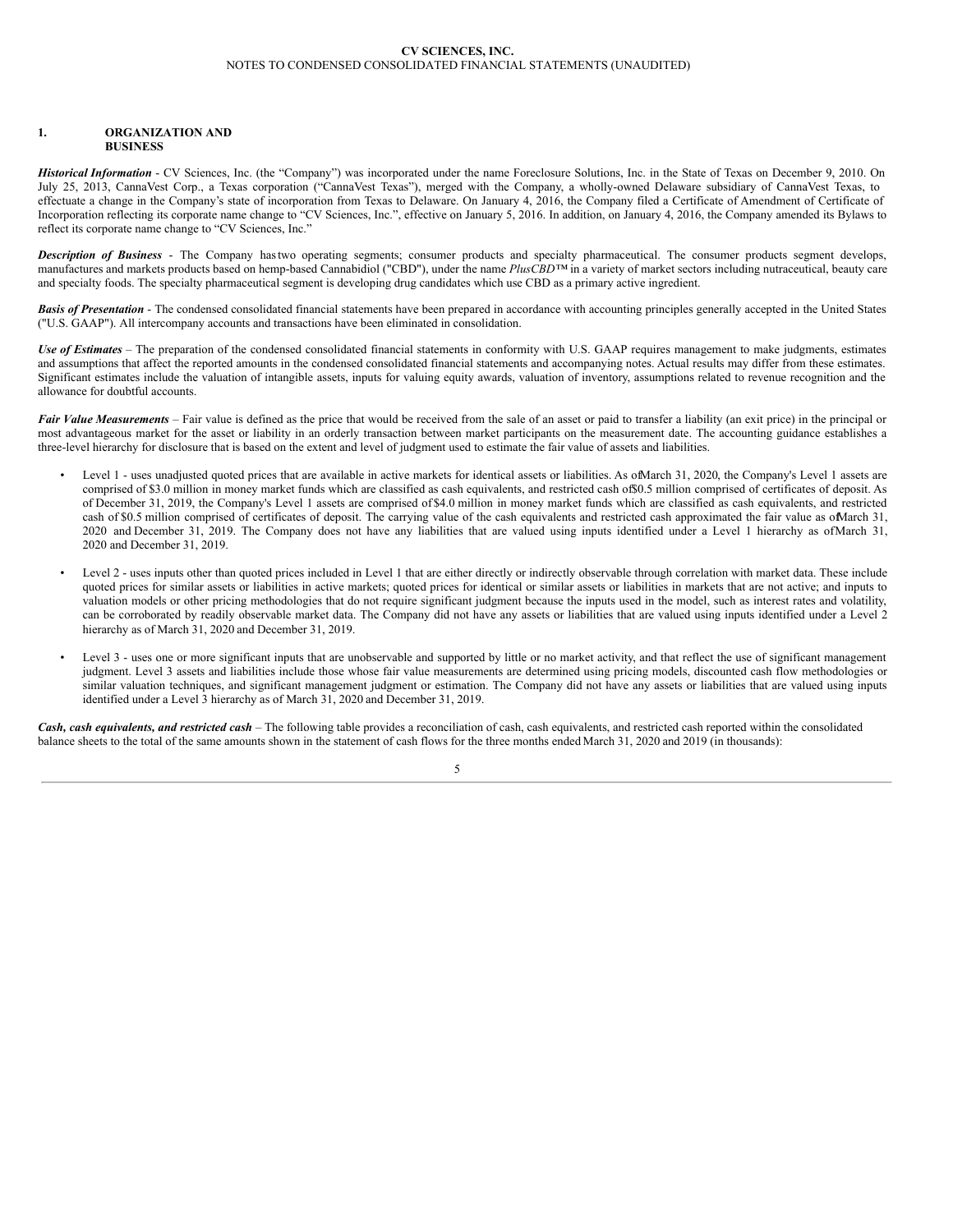|                                                                      | March 31. | March 31,<br>2019 |  |                          |
|----------------------------------------------------------------------|-----------|-------------------|--|--------------------------|
| Cash and cash equivalents                                            |           | 7.097             |  | 13.638                   |
| Restricted cash                                                      |           | 501               |  | $\overline{\phantom{a}}$ |
| Total cash and restricted cash shown in the statements of cash flows |           | 7.598             |  | 13.638                   |

*Revenues* – The following presents revenue product sales by channel for thethree months ended March 31, 2020 and 2019:

|                    |        | Three months ended March 31, 2020 |                            |  | Three months ended March 31, 2019 |                            |  |  |
|--------------------|--------|-----------------------------------|----------------------------|--|-----------------------------------|----------------------------|--|--|
|                    | Amount |                                   | % of product sales,<br>net |  | Amount                            | % of product sales,<br>net |  |  |
|                    |        | (in thousands)                    |                            |  | (in thousands)                    |                            |  |  |
| Retail - FDM       |        | 431                               | $5.2\%$ \$                 |  | 97                                | $0.6\%$                    |  |  |
| Retail - all other |        | 5,825                             | 70.4%                      |  | 12.524                            | 84.0%                      |  |  |
| E-Comm             |        | 2,014                             | 24.4%                      |  | 2,290                             | $15.4\%$                   |  |  |
| Product sales, net |        | 8,270                             | $100.0\%$                  |  | 14.911                            | 100.0%                     |  |  |

*Liquidity Considerations* – In December 2019, a novel strain of coronavirus ("COVID-19") was reported in Wuhan, China. The COVID-19 pandemic, as it was declared by the World Health Organization, has continued to spread and has already caused severe global disruptions. The extent of COVID-19's effect on the Company's operational and financial performance will depend on future developments, including the duration, spread and intensity of the pandemic, all of which are uncertain and difficult to predict considering the rapidly evolving landscape.

Management expects COVID-19, along with the resulting government-imposed restrictions on businesses, shelter-in place orders and temporary retail and grocery store closures to negatively impact its operations due to decreased consumer demand as well as potential production and warehouse limitations which results in an event or condition, before consideration of management's plans, that could impact its ability to meet future obligations. In response to the continuing uncertainty resulting from COVID-19, management is in the process of implementing strategic cost reductions, including reductions in employee headcount and vendor spending, delay of expenses related to our drug development activities, and may be required to make further reductions in employee headcount.

On April 17, 2020, the Company received \$2.9 million pursuant to the Paycheck Protection Program ("PPP") under the Coronavirus Aid, Relief, and Economic Security Act (the "CARES Act") as administered by the U.S. Small Business Administration (the "SBA"). The PPP loan, which took the form of a promissory note issued by the Company matures on April 15, 2022 and bears interest at a rate of0.98% per annum. Monthly principal and interest payments, less the amount of any potential forgiveness, will commence on November 15, 2020. The Company did not provide any collateral or guarantees for the PPP Loan, nor did the Company pay any facility charge to obtain the PPP Loan.

Management believes that its cash and cash equivalents on hand and these cost reduction measures, as needed, will provide sufficient liquidity to fund its operations for the next 12 months from the issuance of the condensed consolidated financial statements.

## *Recent Accounting Pronouncements Not Yet Adopted*

In June 2016, the Financial Accounting Standards Board ("FASB") issued ASU No. 2016-13, *Financial Instruments-Credit Losses (Topic 326): Measurement of Credit Losses on Financial Instruments* and subsequent amendments to the initial guidance: ASU 2018-19, ASU 2019-04 and ASU 2019-05 (collectively, "Topic 326"). Topic 326 requires measurement and recognition of expected credit losses for financial assets held. Topic 326 was to be effective for reporting periods beginning after December 15, 2019, with early adoption permitted. In November 2019, the FASB issued ASU 2019-10, Financial Instruments - Credit Losses (Topic 326), Derivatives and Hedging (Topic *815), and Leases (Topic 842) Ef ective Dates*, which deferred the effective dates for the Company, as a smaller reporting company, until fiscal year 2023. The Company currently plans to adopt the guidance at the beginning of fiscal 2023. The Company is currently evaluating the potential impact of Topic 326 on the Company's condensed consolidated financial statements.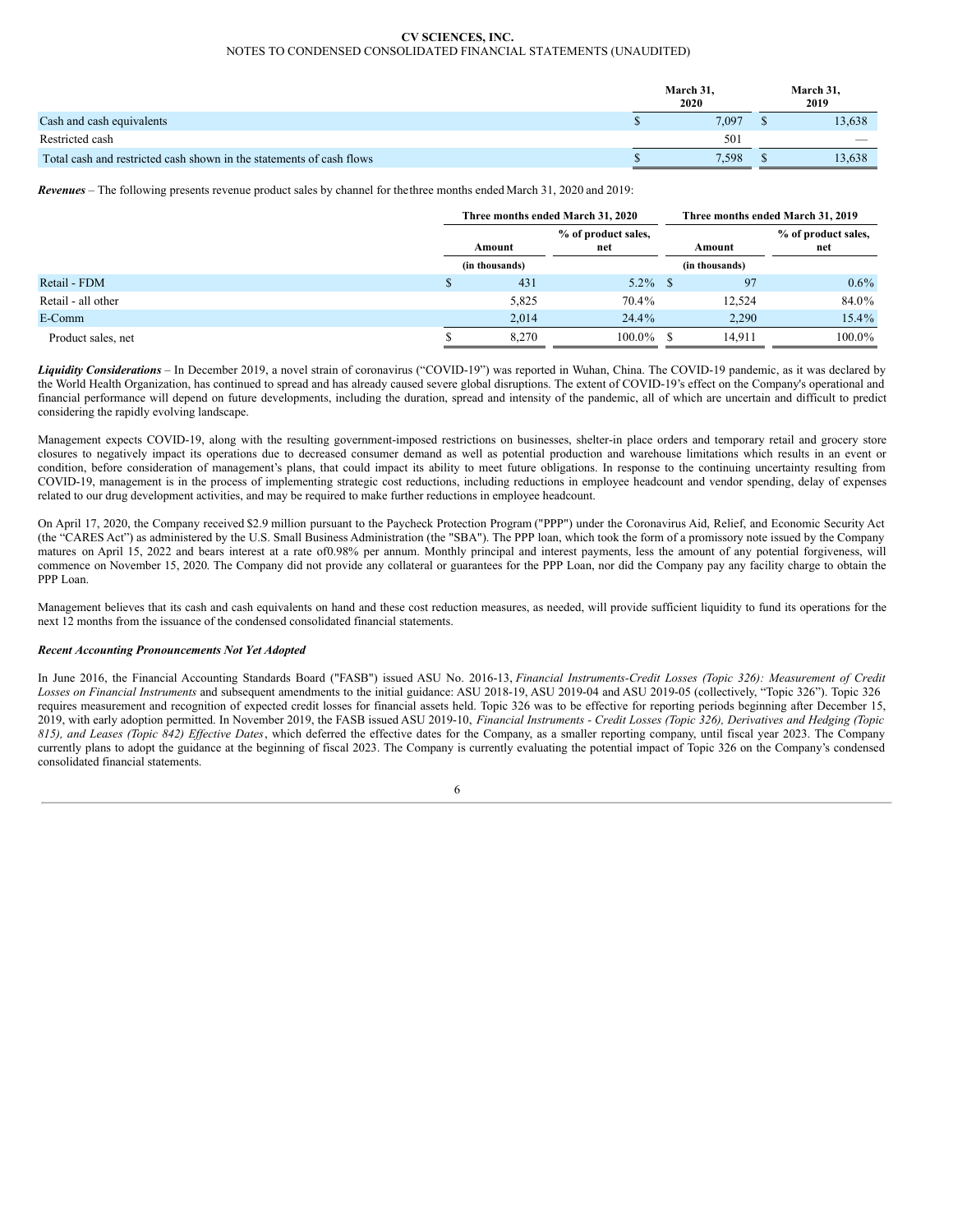In January 2017, the FASB issued ASU 2017-04, Intangibles - Goodwill and Other (Topic 350): Simplifying the Test for Goodwill Impairment ("ASU 2017-04"), which eliminates Step 2 from the goodwill impairment test. Instead, an entity should perform its annual or interim goodwill impairment test by comparing the fair value of a reporting unit with its carrying amount. An entity should then recognize an impairment charge for the amount by which the carrying amount exceeds the reporting unit's fair value; however, the loss recognized should not exceed the total amount of goodwill allocated to that reporting unit. Additionally, an entity should consider income tax effects from any tax deductible goodwill on the carrying amount of the reporting unit when measuring the goodwill impairment loss, if applicable. ASU 2017-04 requires the entity to apply these amendments on a prospective basis for which it is required to disclose the nature of and reason for the change in accounting upon transition. This disclosure shall be provided in the first annual period and in the interim period within the first annual period when the entity initially adopts the amendments. The Company shall adopt these amendments for its annual or any interim goodwill impairment tests in fiscal years beginning after December 15, 2019. Early adoption is permitted for interim or annual goodwill impairment tests performed on testing dates after January 1, 2017. Adoption of ASU 2017-04 will have no immediate impact on on the Company's condensed consolidated financial statements and would only have the potential to impact the amount of any goodwill impairment recorded after the adoption of the ASU.

In December 2019, the FASB issued ASU 2019-12,*Simplifying the Accounting for Income Taxes* ("ASU 2019-12"), which simplifies the accounting for income taxes, eliminates certain exceptions within ASC 740, Income Taxes, and clarifies certain aspects of the current guidance to promote consistency among reporting entities. The new standard is effective for fiscal years beginning after December 15, 2020. Most amendments within the standard are required to be applied on a prospective basis, while certain amendments must be applied on a retrospective or modified retrospective basis. The Company is currently evaluating the potential impact of ASU 2019-12 on the Company's condensed consolidated financial statements.

#### **2. BALANCE SHEET DETAILS**

## *Inventory*

Inventory as of March 31, 2020 and December 31, 2019 was comprised of the following (in thousands):

|                 | March 31,<br>2020 | December 31,<br>2019 |  |  |
|-----------------|-------------------|----------------------|--|--|
| Raw materials   | 5,034             | 4,503                |  |  |
| Work in process | 170               | 415                  |  |  |
| Finished goods  | 3,751             | 5,053                |  |  |
|                 | 8,955             | 9,971                |  |  |

As of March 31, 2020 and December 31, 2019, the Company had inventory outside the United States of \$0.2 million and \$0.3 million, respectively.

## *Accrued expenses*

Accrued expenses as of March 31, 2020 and December 31, 2019 were as follows (in thousands):

|                              | March 31,<br>2020 | December 31,<br>2019 |
|------------------------------|-------------------|----------------------|
| Accrued payroll expenses (1) | 8,243             | 8,787                |
| Other accrued liabilities    | 2,733             | 2,069                |
|                              | 10,976            | 10,856               |

(1) This includes a \$6.2 million tax liability associated with a related party transaction as discussed in Note 10.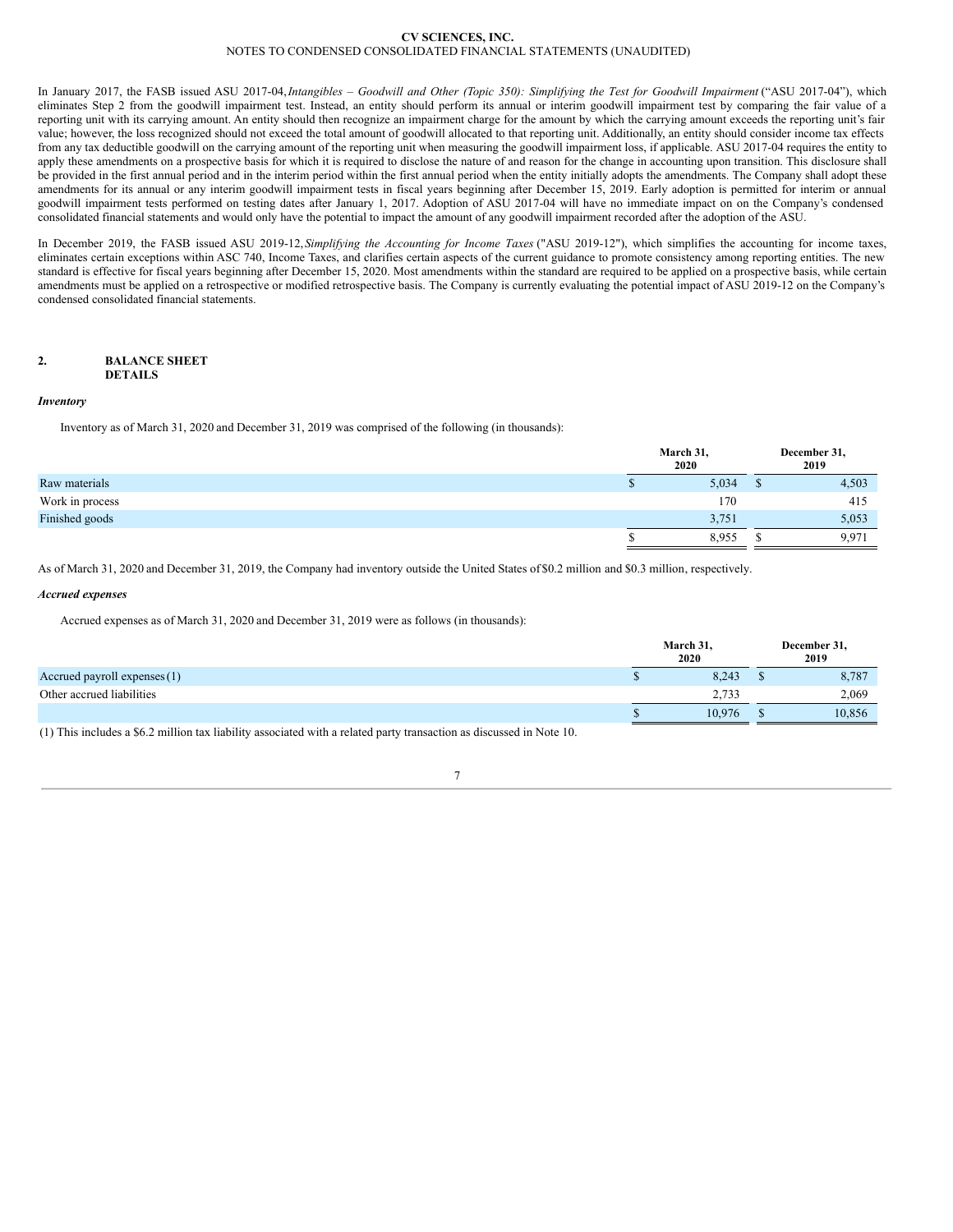#### **3. INTANGIBLES, NET**

Intangible assets consisted of the following atMarch 31, 2020 and December 31, 2019 (in thousands):

|                                     | <b>Gross Carrying</b><br>Amount |       |      | Accumulated<br>Amortization |       | <b>Net Carrying</b><br>Amount | <b>Useful Life</b><br>(Years) |
|-------------------------------------|---------------------------------|-------|------|-----------------------------|-------|-------------------------------|-------------------------------|
| Balance - March 31, 2020:           |                                 |       |      |                             |       |                               |                               |
| In-process research and development |                                 | 3,730 | - \$ | -                           |       | 3,730                         |                               |
| Trade names                         |                                 | 100   |      | 85                          |       | 15                            |                               |
| Non-compete agreements              |                                 | 77    |      | 65                          |       | 12                            |                               |
|                                     |                                 | 3.907 |      | 150                         |       | 3,757                         |                               |
| Balance - December 31, 2019:        |                                 |       |      |                             |       |                               |                               |
| In-process research and development | Φ.<br>ъ                         | 3,730 | - \$ |                             |       | 3,730                         |                               |
| Trade names                         |                                 | 100   |      | 80                          |       | 20                            |                               |
| Non-compete agreements              |                                 | 77    |      | 61                          |       | 16                            |                               |
|                                     |                                 | 3,907 |      | 141                         | 3,766 |                               |                               |

## **4. NOTES PAYABLE**

In October 2018, the Company entered into a finance agreement with First Insurance Funding in order to fund a portion of its insurance policies, which was amended in January 2019. The amount financed was \$0.5 million and bears interest at a rate of5.15%. The Company was required to make monthly payments of\$0.1 million through July 2019. As of March 31, 2020 and December 31, 2019, there was no outstanding balance.

#### **5. STOCK-BASED COMPENSATION**

On June 11, 2019, the Company's stockholders approved an amendment to the CV Sciences, Inc. Amended and Restated 2013 Equity Incentive Plan (the "2013 Plan") to increase the number of shares that may be issued under the 2013 Plan by an additional 3,000,000 shares. The Company's stockholders also approved to add an automatic "evergreen" provision regarding the number of shares to be annually added to the 2013 Plan. As a result, the number of shares of common stock that will be automatically added to the 2013 Plan on January 1 of each year during the term of the plan, starting with January 1, 2020, will be the lesser of: (a) 4% of the total shares of the Company's common stock outstanding on December 31st of the prior year, (b) 4,000,000 shares of the Company's common stock, or (c) a lesser number of shares of the Company's common stock as determined by the Company's Board of Directors. On January 1, 2020, the Company added 3,976,000 shares to the 2013 plan. There are currently 34,976,000 shares authorized for issuance under the 2013 Plan. As ofMarch 31, 2020, the Company had 8,982,000 of authorized unissued shares reserved and available for issuance upon exercise and conversion of outstanding awards under the 2013 Plan.

The Company recognized stock-based compensation expense of \$1.3 million and \$9.9 million during the three months ended March 31, 2020 and 2019, respectively. During the three months ended March 31, 2019, the Company's former President and Chief Executive Officer ("Mona Jr.") and the Company entered into a Settlement Agreement (the "Settlement Agreement"), pursuant to which the Company agreed that Mona Jr.'s resignation from the Company on January 22, 2019 was for Good Reason (as defined in Mona Jr.'s Employment Agreement) and agreed to extend the deadline for Mona Jr.'s exercise of his stock options for a period of five years. In exchange, Mona Jr. agreed that notwithstanding the terms of his Employment Agreement providing for acceleration of vesting of all stock options and restricted stock units (RSU's) upon a Good Reason resignation, certain of his unvested stock options would not immediately vest, but rather continue to vest if, and only if, certain Company milestones are achieved related to the Company's drug development efforts. These stock options were issued in July 2016 (6,000,000 options) and March 2017 (5,000,000 options). The Company and Mona Jr. also agreed to mutually release all claims arising out of and related to Mona Jr.'s resignation and separation from the Company. As a result of the Settlement Agreement, the Company recorded stock-based compensation expense related to the accelerated vesting of the RSU's of \$5.1 million and the modification of certain stock options of\$2.7 million during the three months ended March 31, 2019.

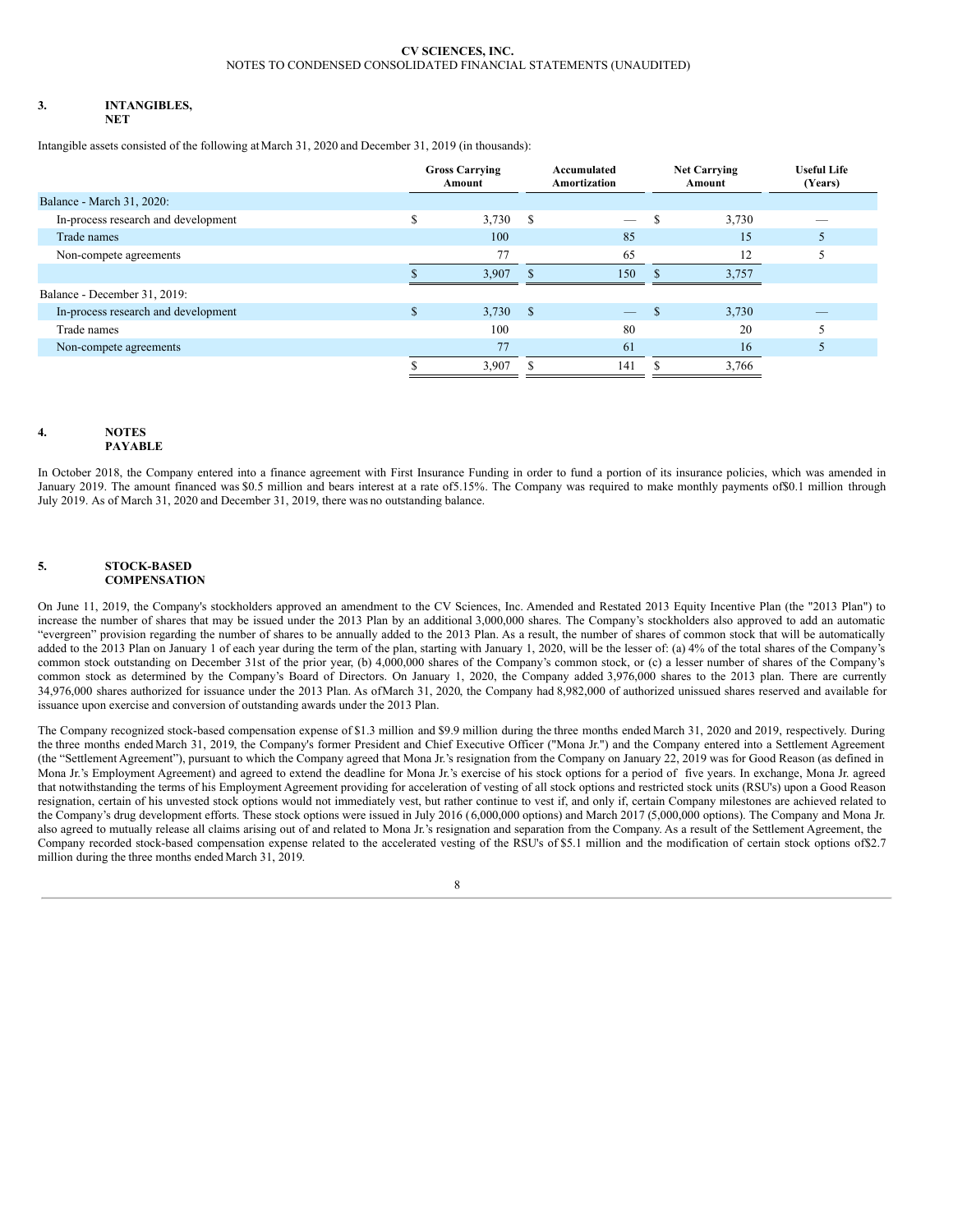#### **CV SCIENCES, INC.**

# NOTES TO CONDENSED CONSOLIDATED FINANCIAL STATEMENTS (UNAUDITED)

As of March 31, 2020, total unrecognized compensation cost related to non-vested stock-based compensation arrangements was\$4.8 million which is expected to be recognized over a weighted-average period of 1.8 years.

The following summarizes activity related to the Company's stock options (in thousands, except per share data):

|                                             | <b>Number of Shares</b> | <b>Weighted Average</b><br><b>Exercise Price</b> |      | <b>Weighted Average</b><br><b>Remaining Contract</b><br>Term (in years) |    | <b>Aggregate Intrinsic</b><br>Value |
|---------------------------------------------|-------------------------|--------------------------------------------------|------|-------------------------------------------------------------------------|----|-------------------------------------|
| Outstanding - December 31, 2019             | 28,105                  | - \$                                             | 0.80 | 5.4                                                                     | -S | 12,335                              |
| Granted                                     | 4,870                   |                                                  | 0.33 |                                                                         |    |                                     |
| Exercised                                   | (436)                   |                                                  | 0.37 | _                                                                       |    |                                     |
| Forfeited                                   | (7,004)                 |                                                  | 0.65 | __                                                                      |    |                                     |
| Outstanding - March 31, 2020                | 25,535                  |                                                  | 0.76 | 6.3                                                                     |    | 3,003                               |
|                                             |                         |                                                  |      |                                                                         |    |                                     |
| Exercisable - March 31, 2020                | 19,667                  |                                                  | 0.67 | 5.4                                                                     |    | 2,047                               |
| Vested or expected to vest - March 31, 2020 | 25,535                  |                                                  | 0.76 | 6.3                                                                     | -S | 3,003                               |

The above table includes5,000,000 performance-based options as of March 31, 2020, which were issued outside of the 2013 Plan.

The total intrinsic value of stock options exercised during thethree months ended March 31, 2020 was \$0.3 million. Upon option exercise, the Company issues new shares of stock. The total intrinsic value of stock options exercised during the three months ended March 31, 2019 was \$3.3 million.

The Company has established performance milestones in connection with the drug development efforts for its lead drug candidate CVSI-007. As ofMarch 31, 2020, there were 8,000,000 remaining unvested stock options granted outside of the 2013 Plan which vest upon the completion of future performance conditions, including those related to the Settlement Agreement with Mona Jr.

The following table presents the weighted average grant date fair value of stock options granted and the weighted-average assumptions used to estimate the fair value on the date of grant using the Black-Scholes valuation model:

|                                    | Three months ended March 31, |        |
|------------------------------------|------------------------------|--------|
|                                    | 2020                         | 2019   |
| Volatility                         | 135.4%                       | 113.9% |
| Risk-Free Interest Rate            | 0.6%                         | 2.5%   |
| Expected Term (in years)           | 5.29                         | 5.72   |
| Dividend Rate                      | $-$ %                        | $-$ %  |
| Fair Value Per Share on Grant Date | \$0.29                       | \$4.03 |

The risk-free interest rates are based on the implied yield available on U.S. Treasury constant maturities with remaining terms equivalent to the respective expected terms of the options. Expected volatility for the three months ended March 31, 2020 is based on the historical volatility of the Company's common stock. Expected volatility thethree months ended March 31, 2019 is calculated based on the Company's peer group, consisting of five companies in the industry in which the Company operates because the Company did not have sufficient historical volatility data. The Company estimates the expected term for stock options awarded to employees, non-employees, officers and directors using the simplified method in accordance with ASC Topic 718, *Stock Compensation,* because the Company does not have sufficient relevant historical information to develop reasonable expectations about future exercise patterns. In the future, as the Company gains historical data for the actual term over which stock options are held, the expected term may change, which could substantially change the grant-date fair value of future stock option awards, and, consequently, compensation of future grants.

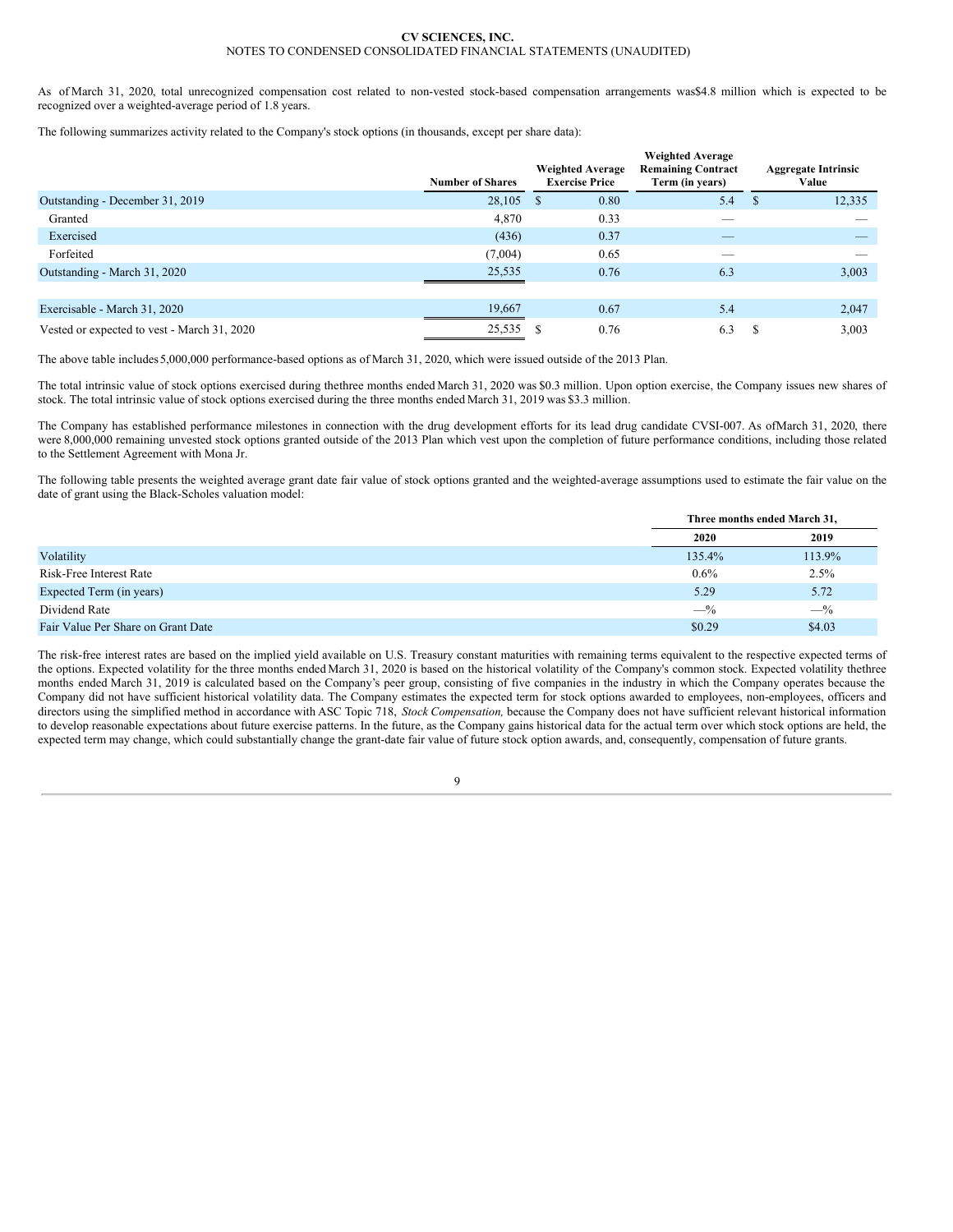#### **6. NET LOSS PER SHARE**

The Company computes basic net loss per share using the weighted-average number of common shares outstanding during the period. Diluted net loss per share is calculated by dividing net loss by the weighted-average number of common shares plus potential common shares. The Company's stock options, including those with performance conditions, are included in the calculation of diluted net loss per share using the treasury stock method when their effect is dilutive. Potential common shares are excluded from the calculation of diluted net loss per share when their effect is anti-dilutive.

Anti-dilutive common share equivalents excluded from the computation of diluted net loss per share aMarch 31, 2020 consisted of stock options of 25,535,000 and unvested performance stock options of 8,000,000. Anti-dilutive common share equivalents excluded from the computation of diluted net loss per share atMarch 31, 2019 consisted of stock options of 25,830,000 and unvested performance stock options of 10,750,000.

### **7. COMMITMENTS AND CONTINGENCIES**

On April 23, 2014, Tanya Sallustro filed a purported class action complaint (the "Complaint") in the Southern District of New York (the "Court") alleging securities fraud and related claims against the Company and certain of its officers and directors, and seeking compensatory damages including litigation costs. On December 11, 2015, the Company filed a motion to dismiss the consolidated amended complaint. On April 2, 2018, the Court issued a ruling granting in part and denying in part the motion to dismiss. Thereafter, plaintiff's counsel agreed to dismiss the case in its entirety, with prejudice. On July 2, 2019, the Court entered a final order dismissing the Complaint with prejudice. The Company did not make any settlement payment, and at no time was there a finding of wrongdoing by the Company or any of its directors.

On March 17, 2015, Michael Ruth filed a shareholder derivative suit in Nevada District Court alleging breach of fiduciary duty and gross mismanagement (the "Ruth Complaint"). The claims are premised on the same event as the Complaint. The Company and Mr. Ruth previously agreed to stay the action pending the conclusion of discovery in the Complaint. Now that the Complaint has been dismissed, the stay has been lifted. On September 20, 2019, the Company filed a motion to dismiss the Ruth Complaint. Mr. Ruth filed a response to our motion, and we are currently awaiting a ruling from the court. Management intends to vigorously defend the allegations.

On August 24, 2018, David Smith filed a purported class action complaint in Nevada District Court (the "Smith Complaint") alleging certain misstatements in the Company's public filings that led to stock price fluctuations and financial harm. Several additional individuals filed similar claims, and the Smith suit and each of the other suits all arise out of a report published by Citron Research on Twitter on August 20, 2018, suggesting that the Company misled investors by failing to disclose that the Company's efforts to secure patent protection for CVSI-007 had been "finally rejected" by the United States Patent and Trademark Office ("USPTO"). On November 15, 2018, the Court consolidated the actions and appointed Richard Ina, Trustee for the Ina Family Trust, as Lead Plaintiff for the consolidated actions. On January 4, 2019, Counsel for Lead Plaintiff Richard Ina, Trustee for the Ina Family Trust, filed a "consolidated amended complaint". On March 5, 2019, we filed a motion to dismiss the action. The Court denied the motion to dismiss on December 10, 2019, and the parties have recently commenced discovery in the action. Management intends to vigorously defend the allegations. Four shareholder derivative suits have been filed which are premised on the same event as the Smith Complaint.Three of these derivative suits are currently stayed with a responsive pleading due in the fourth such suit on July 12, 2020. Additionally, on April 7, 2020, the USPTO issued a Notice of Allowance with respect to the patent application pertaining to CVSI-007. Management intends to vigorously defend the allegations.

On December 3, 2019, Michelene Colette filed a purported class action complaint in the Central District of California, alleging the labeling on the Company's products violated the Food, Drug, and Cosmetic Act of 1938 (the "Colette Complaint"). On February 6, 2020, the Company filed a motion to dismiss the Colette Complaint. Instead of opposing our motion, plaintiffs elected to file an amended complaint on February 25, 2020. On March 11, 2020, we filed a motion to dismiss the amended complaint. The motion has been fully briefed and the parties are awaiting a decision from the court. Management intends to vigorously defend the allegations.

In the normal course of business, the Company is a party to a variety of agreements pursuant to which they may be obligated to indemnify the other party. It is not possible to predict the maximum potential amount of future payments under these types of agreements due to the conditional nature of our obligations, and the unique facts and circumstances involved in each particular agreement. Historically, payments made by us under these types of agreements have not had a material effect on our business, results of operations or financial condition.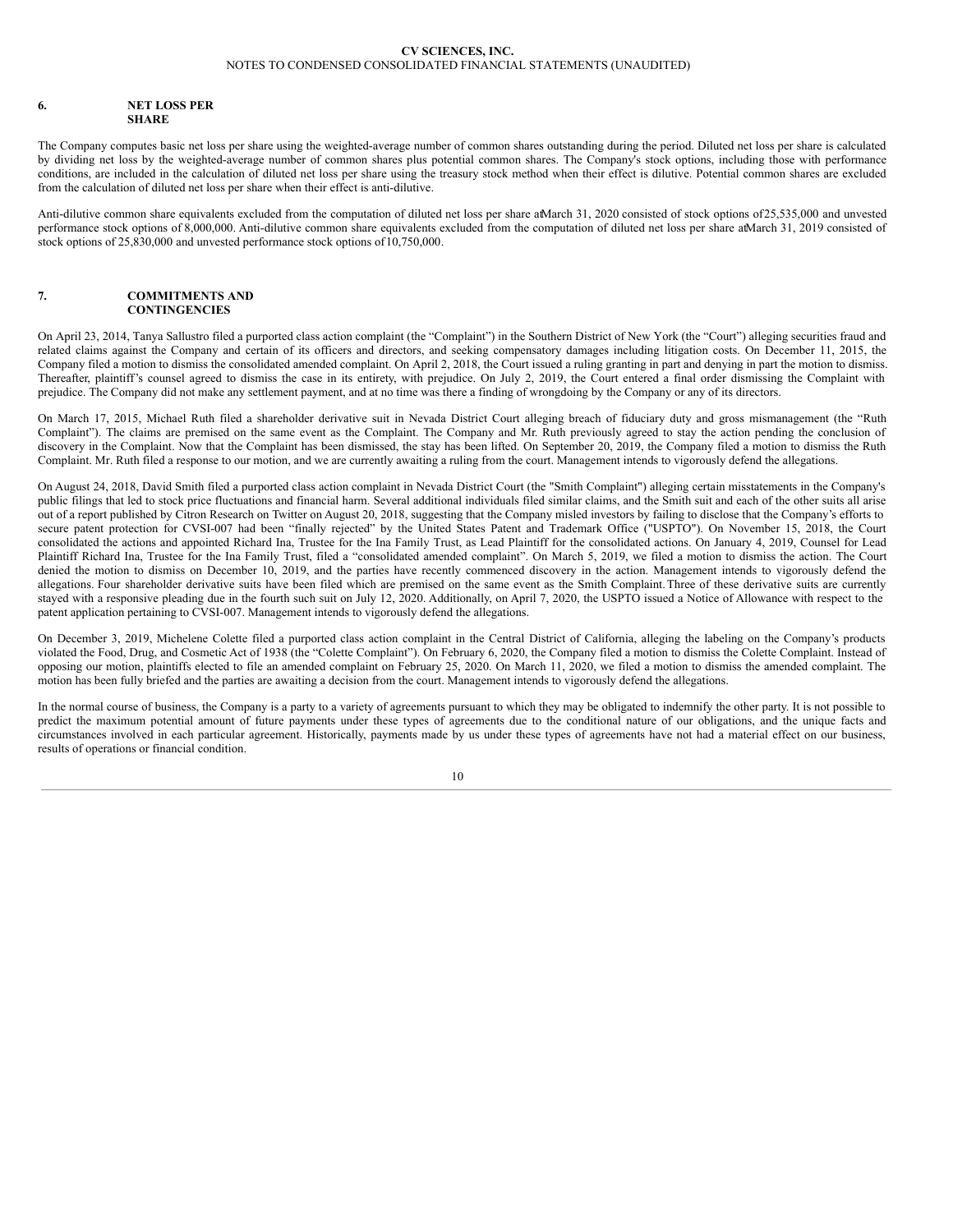#### **8. SEGMENT INFORMATION**

The Company operates in two distinct business segments: a consumer products segment in manufacturing, marketing and selling hemp-based CBD products to a range of market sectors; and a specialty pharmaceutical segment focused on developing and commercializing novel therapeutics utilizing CBD. The Company's segments maintain separate financial information for which operating results are evaluated on a regular basis by the Company's senior management in deciding how to allocate resources and in assessing performance. The Company evaluates its consumer products segment based on net product sales, gross profit and operating income or loss. The Company currently evaluates its specialty pharmaceutical segment based on the progress of its clinical development programs.

The following table presents information by reportable operating segment for thethree months ended March 31, 2020 and 2019 (in thousands):

|                                     |    | <b>Consumer Products</b><br>Segment |               | <b>Specialty Pharmaceutical</b><br>Segment |               | <b>Consolidated Totals</b> |
|-------------------------------------|----|-------------------------------------|---------------|--------------------------------------------|---------------|----------------------------|
| Three months ended March 31, 2020:  |    |                                     |               |                                            |               |                            |
| Product sales, net                  | S  | 8,270                               | S             |                                            | S             | 8,270                      |
|                                     |    |                                     |               |                                            |               |                            |
| Gross profit                        | \$ | 4,008                               | S             |                                            | S             | 4,008                      |
| Research and development            |    | 305                                 |               | 1,204                                      |               | 1,509                      |
| Selling, general and administrative |    | 7,810                               |               | 9                                          |               | 7,819                      |
| Operating loss                      |    | (4,107)                             | <sup>\$</sup> | (1,213)                                    | <sup>S</sup>  | (5,320)                    |
|                                     |    |                                     |               |                                            |               |                            |
| Three months ended March 31, 2019:  |    |                                     |               |                                            |               |                            |
| Product sales, net                  | S  | 14,911                              | S             |                                            | \$.           | 14,911                     |
|                                     |    |                                     |               |                                            |               |                            |
| Gross profit                        | \$ | 10,559                              | S             |                                            | S             | 10,559                     |
| Research and development            |    | 699                                 |               | 643                                        |               | 1,342                      |
| Selling, general and administrative |    | 18,585                              |               | 10                                         |               | 18,595                     |
| Operating loss                      | \$ | (8,725)                             | $\mathbb{S}$  | (653)                                      | <sup>\$</sup> | (9,378)                    |

The Company's specialty and pharmaceutical segment includes goodwill of\$2.8 million as of March 31, 2020 and December 31, 2019. In addition, the Company's intangible assets of \$3.8 million as of March 31, 2020 and December 31, 2019 are included in the specialty pharmaceutical segment. All other assets are included in the consumer products segment as of March 31, 2020 and December 31, 2019. The majority of the Company's sales are to U.S. based customers.

# **9. INCOME TAXES**

For the three months ended March 31, 2020, the Company has recognized tax benefit related to the change in 2019 net operating loss ("NOL") utilization as a result of the CARES Act. Also, for the three months ended March 31, 2020, the Company generated a net loss for which no tax benefit has been recognized due to uncertainties regarding the future realization of the tax benefit. The tax effects of the net loss will be recognized when realization of the tax benefit becomes more likely than not or the tax effects of the previous interim losses are utilized.

#### **10. RELATED PARTIES**

As of March 31, 2020, the Company has a payable to its founders recorded of\$1.2 million. The amount is mostly related to termination benefits associated with their separation from the Company. The termination benefits are payable via regular payroll through June 2021. The Company recorded \$1.0 million in accrued expenses and \$0.2 million in other liabilities.

As part of the Settlement Agreement, 2,950,000 RSUs vested and were issued to Mona Jr. The vesting of the RSU's is treated as taxable compensation, and thus, subject to income tax withholdings. No amounts were withheld (either in cash or the equivalent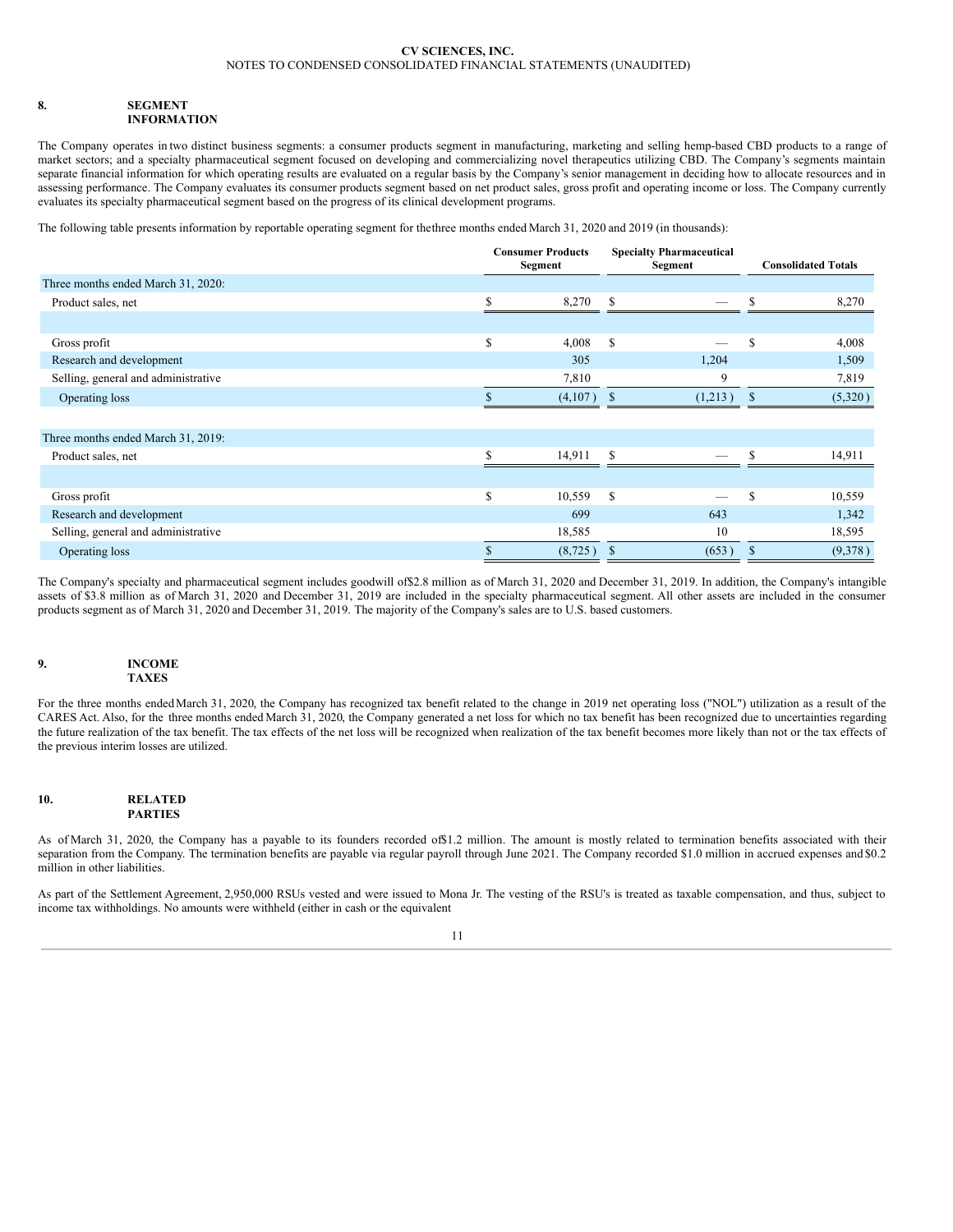of shares of common stock from the vesting of the RSU's) and included in the Company's payroll tax filing at the time of vesting. The compensation is subject to Federal and State income tax withholding and Federal Insurance Contributions Act ("FICA") taxes withholding estimated to be \$6.4 million for the employee portions. The employer portion of the FICA taxes is \$0.2 million and has been recorded as a component of selling, general and administrative expenses in the condensed consolidated statement of operations for the three months ended March 31, 2019. During the three months ended March 31, 2020, the Company paid the employer portion of the FICA taxes of \$0.2 million, and the employee portion of FICA taxes of \$0.2 million. Although the primary tax liability is the responsibility of the employee, the Company is secondarily liable, and thus, has recorded the liability on its condensed consolidated balance sheet as of March 31, 2020 in an amount of \$6.2 million which was recorded as a component of Accrued expenses. The Company has recorded an offsetting receivable for the total estimated Federal and State income taxes which should have been withheld. This resulted in a receivable of \$6.2 million as of March 31, 2020 which was recorded in the line item Prepaid expenses and other on the condensed consolidated balance sheet. The associated liability would be relieved once the tax amount is paid by Mona Jr. and the Company has received the required taxing authority documentation from Mona Jr. However, if the amount is not paid, the Company would be liable for such withholding tax due and the Company would seek reimbursement from Mona Jr. Additionally, the Company could be subject to negligence penalties if the amounts are ultimately not paid. The Company does not believe that any such penalties are probable or reasonably possible as of March 31, 2020.

#### <span id="page-13-0"></span>**ITEM 2. MANAGEMENT'S DISCUSSION AND ANALYSIS OF FINANCIAL CONDITION AND RESULTS OF OPERATIONS**

When we use the terms "CV Sciences", "Company", "we", "our" and "us" we mean CV Sciences, Inc., a Delaware corporation, and its consolidated subsidiaries, taken as a whole, as well as any predecessor entities, unless the context otherwise indicates.

The following discussion of our financial condition and results of operations for thethree months ended March 31, 2020 and 2019, respectively, should be read in conjunction with our condensed consolidated financial statements and the notes to those statements that are included elsewhere in this Quarterly Report on Form 10-Q. Our discussion includes forward-looking statements based upon current expectations that involve risks and uncertainties, such as our plans, objectives, expectations and intentions. Actual results and the timing of events could differ materially from those anticipated in these forward-looking statements as a result of a number of factors. We use words such as "anticipate", "estimate", "plan", "project", "continuing", "ongoing", "expect", "believe", "intend", "may", "will", "should", "could", and similar expressions to identify forward-looking statements.

#### **OVERVIEW**

We operate two distinct business segments. Our consumer products segment is focused on manufacturing, marketing and selling hemp-based CBD products to a range of market sectors. Our specialty pharmaceutical segment is focused on developing and commercializing novel therapeutics utilizing CBD. We are traded on the OTC:QB, and our trading symbol is CVSI.

Our consumer products business segment manufactures, markets and sells consumer products containing hemp-based CBD under our*PlusCBD™* brand in a range of market sectors including nutraceutical, beauty care and specialty foods.

Our specialty pharmaceutical business segment is developing cannabinoids to treat a range of medical indications. Our product candidates are based on proprietary formulations, processes and technology that we believe are patent-protectable, and we are actively pursuing patent protection on our drug candidate.

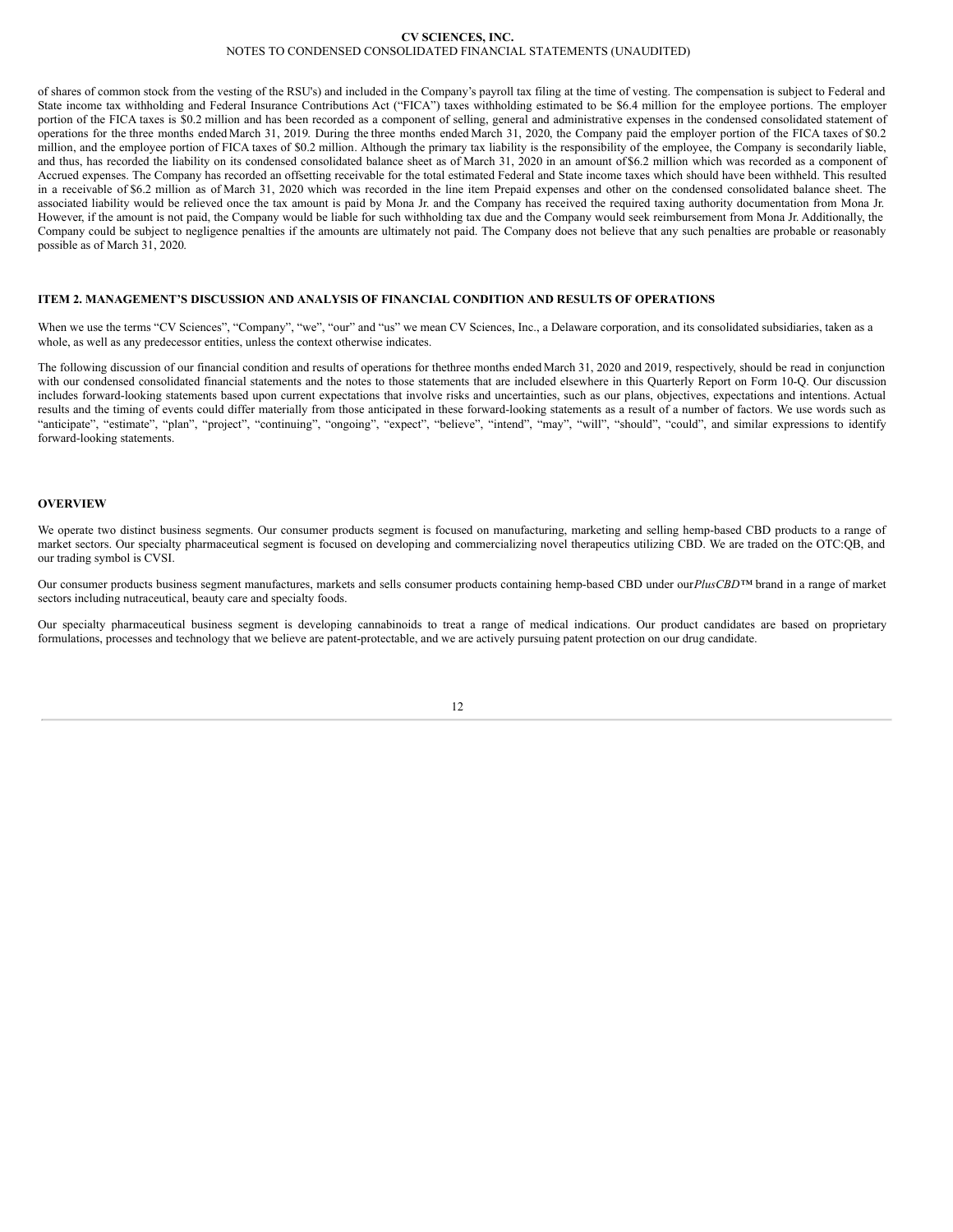#### **Results of Operations**

### *Revenues and gross profit*

|                    | Three months ended March 31, |  | Change |  |          |               |  |  |  |  |  |
|--------------------|------------------------------|--|--------|--|----------|---------------|--|--|--|--|--|
|                    | 2020                         |  | 2019   |  | Amount   | $\frac{0}{0}$ |  |  |  |  |  |
|                    | (in thousands)               |  |        |  |          |               |  |  |  |  |  |
| Product sales, net | 8,270                        |  | 14,911 |  | (6,641)  | $(45)\%$      |  |  |  |  |  |
| Cost of goods sold | 4,262                        |  | 4,352  |  | (90)     | $(2)\%$       |  |  |  |  |  |
| Gross profit       | 4,008                        |  | 10.559 |  | (6, 551) | (62)%         |  |  |  |  |  |
| Gross margin       | 48.5%                        |  | 70.8%  |  |          |               |  |  |  |  |  |

|                    |  |                | Three months ended March 31, 2020 | Three months ended March 31, 2019 |                            |  |  |  |
|--------------------|--|----------------|-----------------------------------|-----------------------------------|----------------------------|--|--|--|
|                    |  | Amount         | % of product sales,<br>net        | Amount                            | % of product sales,<br>net |  |  |  |
|                    |  | (in thousands) |                                   | (in thousands)                    |                            |  |  |  |
| Retail - FDM       |  | 431            | $5.2\%$ \$                        | 97                                | $0.6\%$                    |  |  |  |
| Retail - all other |  | 5,825          | 70.4%                             | 12.524                            | 84.0%                      |  |  |  |
| E-Comm             |  | 2.014          | $24.4\%$                          | 2.290                             | $15.4\%$                   |  |  |  |
| Product sales, net |  | 8,270          | $100.0\%$ \$                      | 14,911                            | $100.0\%$                  |  |  |  |

We had product sales of \$8.3 million and gross profit of \$4.0 million, representing a gross margin of48.5% in the first quarter of 2020 compared with product sales of \$14.9 million and gross profit of \$10.6 million, representing a gross margin of70.8% in the first quarter of 2019. Our product sales decreased by\$6.6 million or 44.5% in the first quarter of 2020 when compared to first quarter 2019 results. The decline is primarily due to lower retail sales as a result of increased market competition which started early in the third quarter of 2019, and the results of COVID-19. The increased market competition was primarily in the natural product channel, which is included in retail - all other. The increased competition is partially due to the lack of a clear regulatory framework. As of March 31, 2020, our products were in5,799 retail stores, of which 2,471 were with retailers in the food, drug and mass ("FDM") channel. This store count has increased from 3,308 as of March 31, 2019. During the three months ended March 31, 2020 and 2019, e-commerce sales directly to consumers accounted for24.4% and 15.4%, respectively.

Cost of goods sold consists primarily of raw materials, packaging, manufacturing overhead, merchant card fees and shipping. Overhead cost includes manufacturing related personnel costs, facilities, depreciation, supplies, and quality assurance costs. Manufacturing related personnel costs consists of payroll, employee benefits and stock-based compensation. Cost of goods sold in the first quarter of 2020 increased as a percentage of revenue due to higher overhead cost compared to thefirst quarter of 2019. The gross margin decrease in the first quarter 2020 compared with 2019 is primarily due to increased production cost, higher overhead cost and increased discounts as a result of the increased market competition beginning in the third quarter of 2019. Gross margin was negatively impacted due to volume deleverage, reduced sales pricing and increased production cost.

#### *Research and development expense*

|                          | Three months ended March 31, |                | Change |        |               |  |
|--------------------------|------------------------------|----------------|--------|--------|---------------|--|
|                          | 2020                         | 2019           |        | Amount | $\frac{6}{6}$ |  |
|                          |                              | (in thousands) |        |        |               |  |
| Research and development | 1,509                        | .342           |        | 167    | 12%           |  |
| Percentage of revenue    | 18%                          | $9\%$          |        |        |               |  |

Research and development ("R&D") expense increased to \$1.5 million in the first quarter of 2020 compared to \$1.3 million in the first quarter of 2019. The increase of \$0.2 million or 12% is related to additional R&D expenses for our specialty pharmaceutical segment of \$0.6 million partially offset by a reduction in expense for our consumer products segment of \$0.4 million. The increase in our specialty pharmaceutical segment is mostly related to preclinical work, development cost associated with manufacturing clinical trial materials, and expenses paid to outside consultants. The reduction in R&D expense in our consumer products segment is mostly related to reduced costs for outside services for new consumer product development.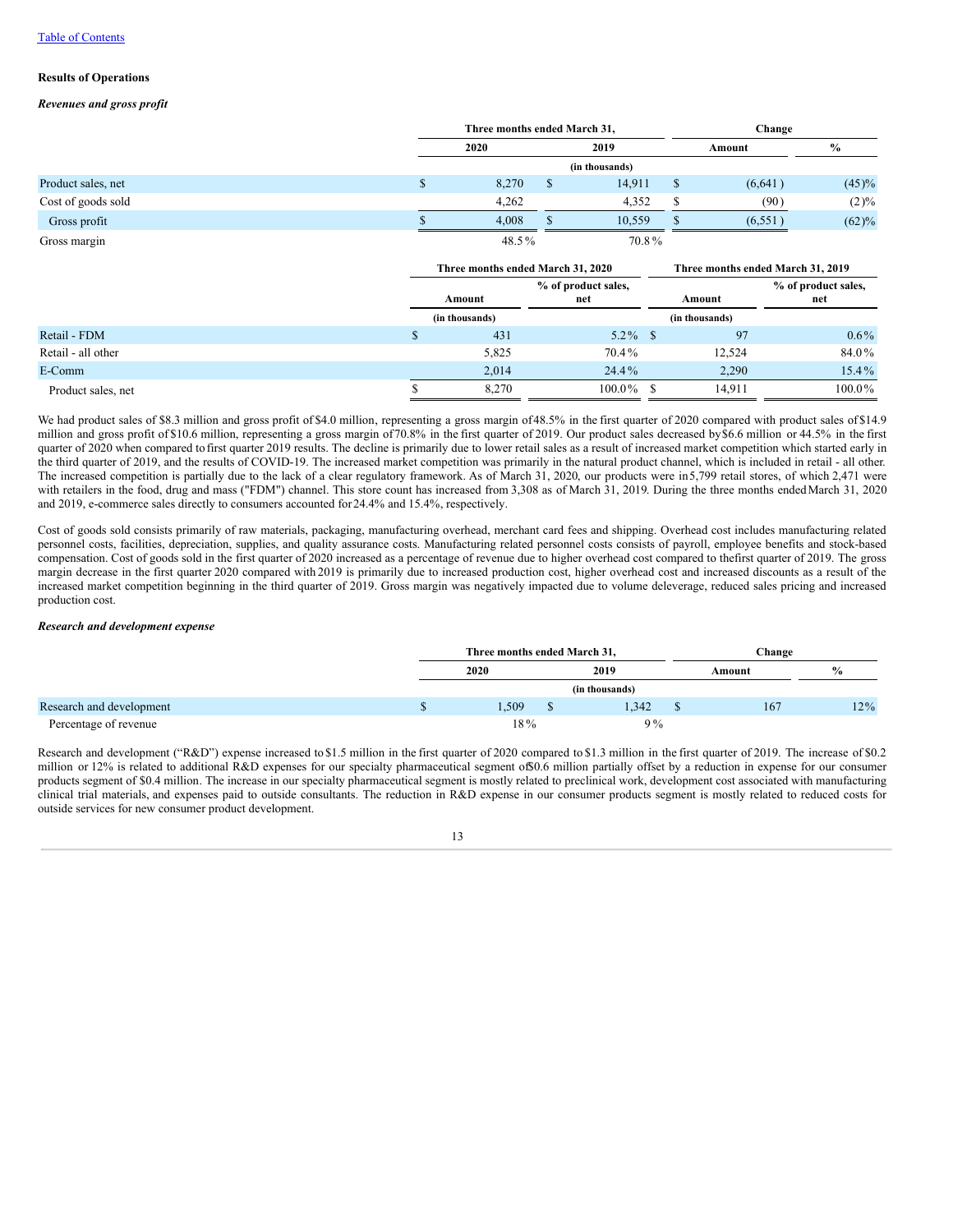#### *Selling, general and administrative expense*

|                                     | Three months ended March 31, |  | Change         |          |               |
|-------------------------------------|------------------------------|--|----------------|----------|---------------|
|                                     | 2020                         |  | 2019           | Amount   | $\frac{0}{0}$ |
|                                     |                              |  | (in thousands) |          |               |
| Selling, general and administrative | 7.819                        |  | 18.595         | (10,776) | (58)%         |
| Percentage of revenue               | $95\%$                       |  | $125\%$        |          |               |

|                                     |   | Three months ended March 31, |                |        |  |  |  |
|-------------------------------------|---|------------------------------|----------------|--------|--|--|--|
|                                     |   | 2020                         |                | 2019   |  |  |  |
|                                     |   |                              | (in thousands) |        |  |  |  |
| Sales expense                       | D | 1,565                        |                | 1,788  |  |  |  |
| Marketing expense                   |   | 2,453                        |                | 3,016  |  |  |  |
| General & administrative expense    |   | 3,801                        |                | 13,791 |  |  |  |
| Selling, general and administrative |   | 7,819                        |                | 18,595 |  |  |  |

Selling, general and administrative ("SG&A") expenses decreased to \$7.8 million in the first quarter of 2020 compared to \$18.6 million in the first quarter of 2019.

- Sales expense decreased due to sales commissions on lower retail sales.
- Marketing expense decreased due to lower marketing activity and third party consultant spending, partially offset by higher payroll due to increased headcount.
- General and administrative expense decreased primarily due to decreased share-based compensation and payroll expense. In the first quarter of 2019, we had stockbased compensation expense of \$7.9 million and payroll expense of \$0.9 million related to the retirement of our former President and Chief Executive Officer. We entered into a Settlement Agreement (the "Settlement Agreement") with Mona Jr., pursuant to which we agreed that Mona Jr.'s resignation on January 22, 2019 was for Good Reason (as defined in Mona Jr.'s Employment Agreement) and agreed to extend the deadline for Mona Jr.'s exercise of his stock options for a period of five years. In exchange, Mona Jr. agreed that notwithstanding the terms of his Employment Agreement providing for acceleration of vesting of all stock options and Restricted Stock Units (RSU's) upon a Good Reason resignation, certain of his unvested stock options would not immediately vest, but rather continue to vest if, and only if, certain of our milestones are achieved related to the our drug development efforts. These stock options were issued in July 2016 (6,000,000 options) and March 2017 (5,000,000 options). As of March 31, 2020, 4,250,000 of these milestone options have vested. We also agreed to mutually release all claims arising out of and related to Mona Jr.'s resignation and separation from us. As a result of the Settlement Agreement, we recorded stock-based compensation expense related to the accelerated vesting of the RSU's and the modification of certain stock options of \$5.1 million and \$2.7 million in the first quarter of 2019, respectively.

#### **Non-GAAP Financial Measures**

We use Adjusted EBITDA internally to evaluate our performance and make financial and operational decisions that are presented in a manner that adjusts from their equivalent GAAP measures or that supplement the information provided by our GAAP measures. Adjusted EBITDA is defined by us as EBITDA (net income (loss) plus depreciation expense, amortization expense, interest and income tax expense, minus income tax benefit), further adjusted to exclude certain non-cash expenses and other adjustments as set forth below. We use Adjusted EBITDA because we believe it also highlights trends in our business that may not otherwise be apparent when relying solely on GAAP financial measures, since Adjusted EBITDA eliminates from our results specific financial items that have less bearing on our core operating performance.

We use Adjusted EBITDA in communicating certain aspects of our results and performance, including in this Quarterly Report, and believe that Adjusted EBITDA, when viewed in conjunction with our GAAP results and the accompanying reconciliation, can provide investors with greater transparency and a greater understanding of factors affecting our financial condition and results of operations than GAAP measures alone. In addition, we believe the presentation of Adjusted EBITDA is useful to investors in making period-to-period comparison of results because the adjustments to GAAP are not reflective of our core business performance.

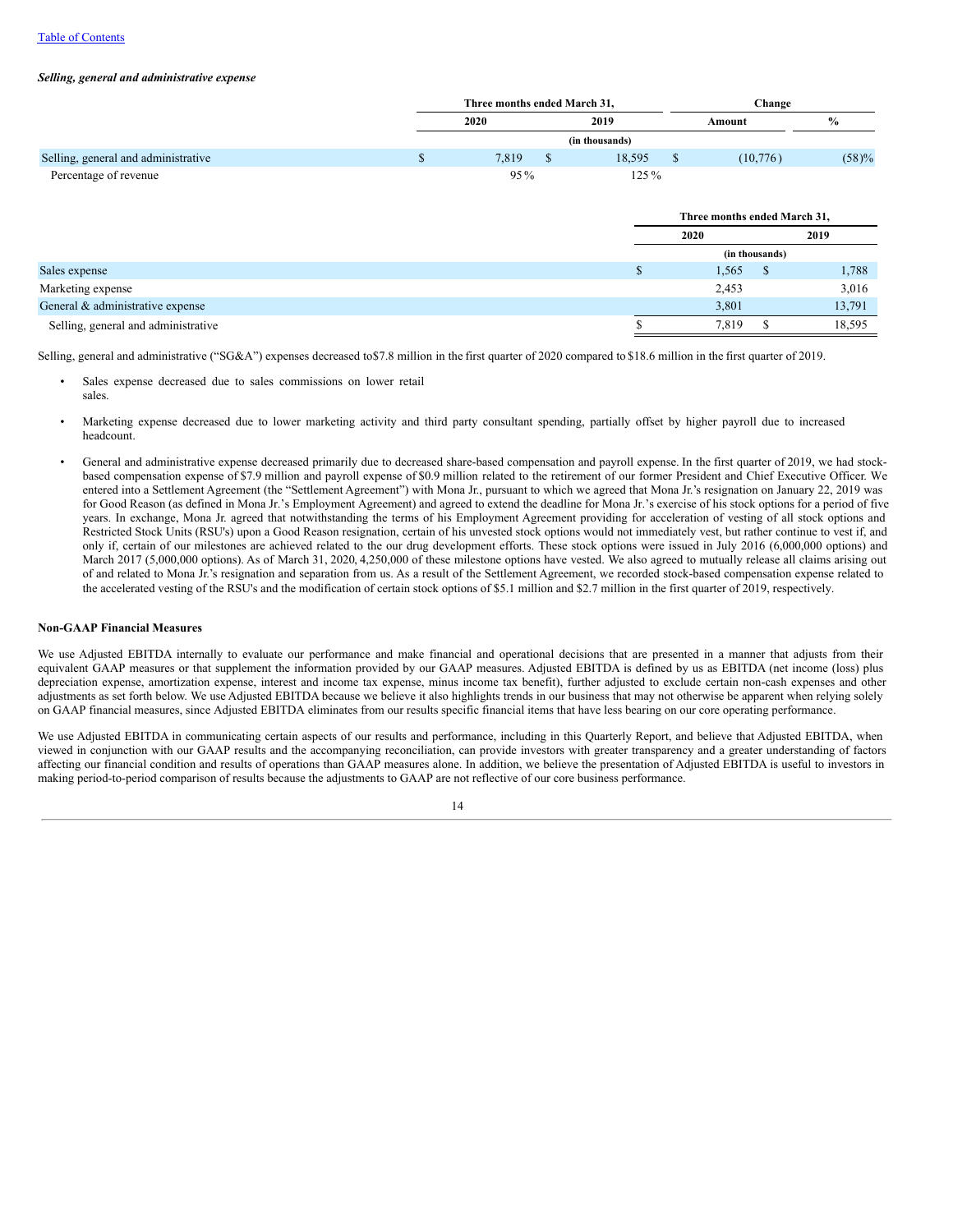Adjusted EBITDA is not presented in accordance with, or as an alternative to, GAAP financial measures and may be different from non-GAAP measures used by other companies. We encourage investors to review the GAAP financial measures included in this Quarterly Report, including our condensed consolidated financial statements, to aid in their analysis and understanding of our performance and in making comparisons.

A reconciliation from our net loss to Adjusted EBITDA, a non-GAAP measure, for thethree months ended March 31, 2020 and 2019 is detailed below:

|                                                                         | Three months ended March 31, 2020                         |         |    |         |               |                             |                | Three months ended March 31, 2019 |  |              |    |         |  |
|-------------------------------------------------------------------------|-----------------------------------------------------------|---------|----|---------|---------------|-----------------------------|----------------|-----------------------------------|--|--------------|----|---------|--|
|                                                                         | <b>Specialty</b><br>Consumer<br><b>Products</b><br>Pharma |         |    | Total   |               | Consumer<br><b>Products</b> |                | <b>Specialty</b><br>Pharma        |  | <b>Total</b> |    |         |  |
|                                                                         | (in thousands)                                            |         |    |         |               |                             | (in thousands) |                                   |  |              |    |         |  |
| Net loss                                                                | $\mathbb{S}$                                              | (3,939) | \$ | (1,213) | <sup>\$</sup> | (5,152)                     | - \$           | $(8,731)$ \$                      |  | $(653)$ \$   |    | (9,384) |  |
| Depreciation                                                            |                                                           | 176     |    |         |               | 176                         |                | 168                               |  |              |    | 168     |  |
| Amortization                                                            |                                                           |         |    | 9       |               | 9                           |                |                                   |  | 9            |    | 9       |  |
| Interest expense (income)                                               |                                                           | (10)    |    |         |               | (10)                        |                | 6                                 |  |              |    | 6       |  |
| Income tax benefit                                                      |                                                           | (158)   |    |         |               | (158)                       |                |                                   |  |              |    |         |  |
| <b>EBITDA</b>                                                           |                                                           | (3,931) |    | (1,204) |               | (5, 135)                    |                | (8, 557)                          |  | (644)        |    | (9,201) |  |
| Stock-based compensation (1)                                            |                                                           | 1,258   |    |         |               | 1,258                       |                | 2,091                             |  |              |    | 2,091   |  |
| Stock-based compensation associated with employment<br>settlement $(2)$ |                                                           |         |    |         |               |                             |                | 7,857                             |  |              |    | 7,857   |  |
| Payroll expense associated with employment settlement<br>(3)            |                                                           |         |    |         |               |                             |                | 934                               |  |              |    | 934     |  |
| <b>Adjusted EBITDA</b>                                                  | S                                                         | (2,673) |    | (1,204) | S             | (3,877)                     | S              | 2,325                             |  | (644)        | -S | 1,681   |  |

(1) Represents stock-based compensation expense related to stock options and warrants awarded to employees, consultants and non-executive directors based on the grant date fair value using the Black-Scholes valuation model.

(2) Represents stock-based compensation expense related to accelerated vesting of RSU's and the modification of certain stock options associated with the settlement agreement with our former President and Chief Executive Officer.

(3) Represents accrued payroll and related benefits associated with the retirement of our former President and Chief Executive Officer.

## **Liquidity and Capital Resources**

 $\mathcal{L}=\mathcal{L}^{\mathcal{L}}$  , where  $\mathcal{L}^{\mathcal{L}}$ 

In December 2019, a novel strain of coronavirus ("COVID-19") was reported in Wuhan, China. The COVID-19 pandemic, as it was declared by the World Health Organization, has continued to spread and has already caused severe global disruptions. The extent of COVID-19's effect on our operational and financial performance will depend on future developments, including the duration, spread and intensity of the pandemic, all of which are uncertain and difficult to predict considering the rapidly evolving landscape.

We expect COVID-19, along with the resulting government-imposed restrictions on businesses, shelter-in place orders and temporary retail and grocery store closures to negatively impact our operations due to decreased consumer demand as well as potential production and warehouse limitations which results in an event or condition, before consideration of management's plans, that could impact our ability to meet future obligations. In response to the continuing uncertainty resulting from COVID-19, we are in the process of implementing strategic cost reductions, including reductions in employee headcount and vendor spending, delay of expenses related to our drug development activities, and we may be required to make further reductions in employee headcount.

On April 15, 2020, the Company applied for a loan from JPMorgan Chase Bank, N.A., as lender, pursuant to the Paycheck Protection Program (the "PPP") of the CARES Act as administered by the U.S. Small Business Administration (the "SBA"). On April 17, 2020, the loan was approved and the Company received proceeds in the amount of\$2.9 million (the "PPP Loan").

The PPP Loan, which took the form of a promissory note, matures onApril 15, 2022 and bears interest at a rate of0.98% per annum (the "Promissory Note"). Monthly principal and interest payments, less the amount of any potential forgiveness (discussed below), will commence on November 15, 2020. The Company did not provide any collateral or guarantees for the PPP Loan, nor did the Company pay any facility charge to obtain the PPP Loan. The Promissory Note provides for customary events of default,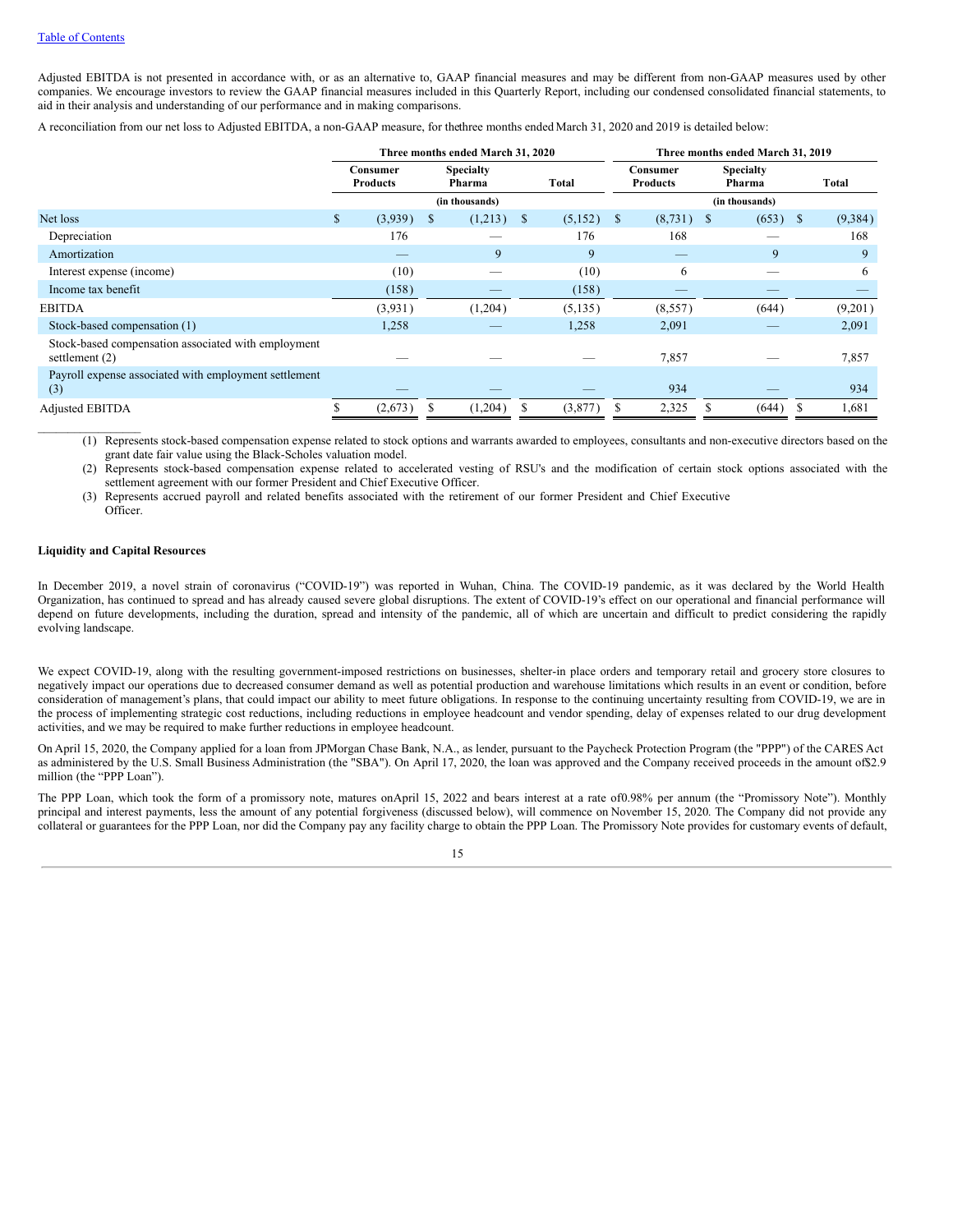including, among others, those relating to failure to make payment, bankruptcy, breaches of representations and material adverse effects. We may prepay the principal of the PPP Loan at any time without incurring any prepayment charges.

All or a portion of the PPP Loan may be forgiven by the SBA and lender upon application by the Company beginning 60 days but not later than 120 days after loan approval and upon documentation of expenditures in accordance with the SBA's requirements. Under the CARES Act, loan forgiveness is available for the sum of documented payroll costs, covered rent payments, and covered utilities during the eight week period beginning on the date of loan approval. For purposes of the CARES Act, payroll costs exclude compensation of an individual employee in excess of \$100,000, prorated annually. Not more than 25% of the forgiven amount may be for non-payroll costs. Forgiveness is reduced if full-time headcount declines, or if salaries and wages for employees with salaries of \$100,000 or less annually are reduced by more than 25%. In the event the PPP Loan, or any portion thereof, is forgiven pursuant to the PPP, the amount forgiven is applied to outstanding principal.

We believe that our cash and cash equivalents on hand and the cost reduction measures described above, will provide sufficient liquidity to fund our operations for the next 12 months from the issuance of the consolidated financial statements.

A summary of our changes in cash flows for thethree months ended March 31, 2020 and 2019 is provided below:

|                                                                 | Three months ended March 31, |  |        |
|-----------------------------------------------------------------|------------------------------|--|--------|
|                                                                 | 2020                         |  | 2019   |
|                                                                 | (in thousands)               |  |        |
| Net cash flows provided by (used in):                           |                              |  |        |
| Operating activities                                            | $(1,691)$ \$                 |  | 761    |
| Investing activities                                            | (480)                        |  | (54)   |
| Financing activities                                            | 161                          |  | (4)    |
| Net increase (decrease) in cash and restricted cash             | (2,010)                      |  | 703    |
| Cash, cash equivalents and restricted cash, beginning of period | 9,608                        |  | 12,935 |
| Cash, cash equivalents and restricted cash, end of period       | 7,598                        |  | 13,638 |

#### *Operating Activities*

Net cash provided by or used in operating activities includes net income (loss) adjusted for non-cash expenses such as depreciation and amortization, bad debt expense, and stock-based compensation. Operating assets and liabilities primarily include balances related to funding of inventory purchases and customer accounts receivable. Operating assets and liabilities that arise from the funding of inventory purchases and customer accounts receivable can fluctuate significantly from day to day and period to period depending on the timing of inventory purchases and customer behavior.

We used cash in operating activities of \$1.7 million in the three months ended March 31, 2020, compared to net cash provided by operating activities of \$0.8 million in the three months ended March 31, 2019. The primary reason for this decrease is our net loss of\$5.2 million due to lower sales as a result of increased market competition which started early in the third quarter of 2019. Our net loss was partially offset by non-cash items and changes in operating assets and liabilities.

#### *Investing Activities*

Net cash used in investing activities increased by \$0.4 million in the three months ended March 31, 2020 compared to the prior year period. Net cash used in investing activity consists of equipment purchases and tenant improvements. During the three months ended March 31, 2020, we invested in additional technology to support our e-commerce activities and tenant improvements to our main facility.

#### *Financing Activities*

Net cash provided by financing activities increased by \$0.2 million in the three months ended March 31, 2020 compared to the prior year period. Our financing activities for the three months ended March 31, 2020 consisted of proceeds from stock option exercises of\$0.2 million. Our financing activities for thethree months ended March 31, 2019 consisted of proceeds from stock option exercises of \$0.2 million, offset by repayment of our insurance financing of\$0.2 million.

#### **Critical Accounting Policies**

We have disclosed in the notes to our consolidated financial statements and in "Item 7 – Management's Discussion and Analysis of Financial Condition and Results of Operations" included in our 2019 Annual Report on Form 10-K, those accounting policies that we consider to be significant in determining our results of operation and financial condition. There have been no material changes to those policies that we consider to be significant since the filing of our 2019 Annual Report on Form 10-K. The accounting principles used in preparing our unaudited condensed consolidated financial statements conform in all material respects to GAAP.

#### **Recent Accounting Pronouncements**

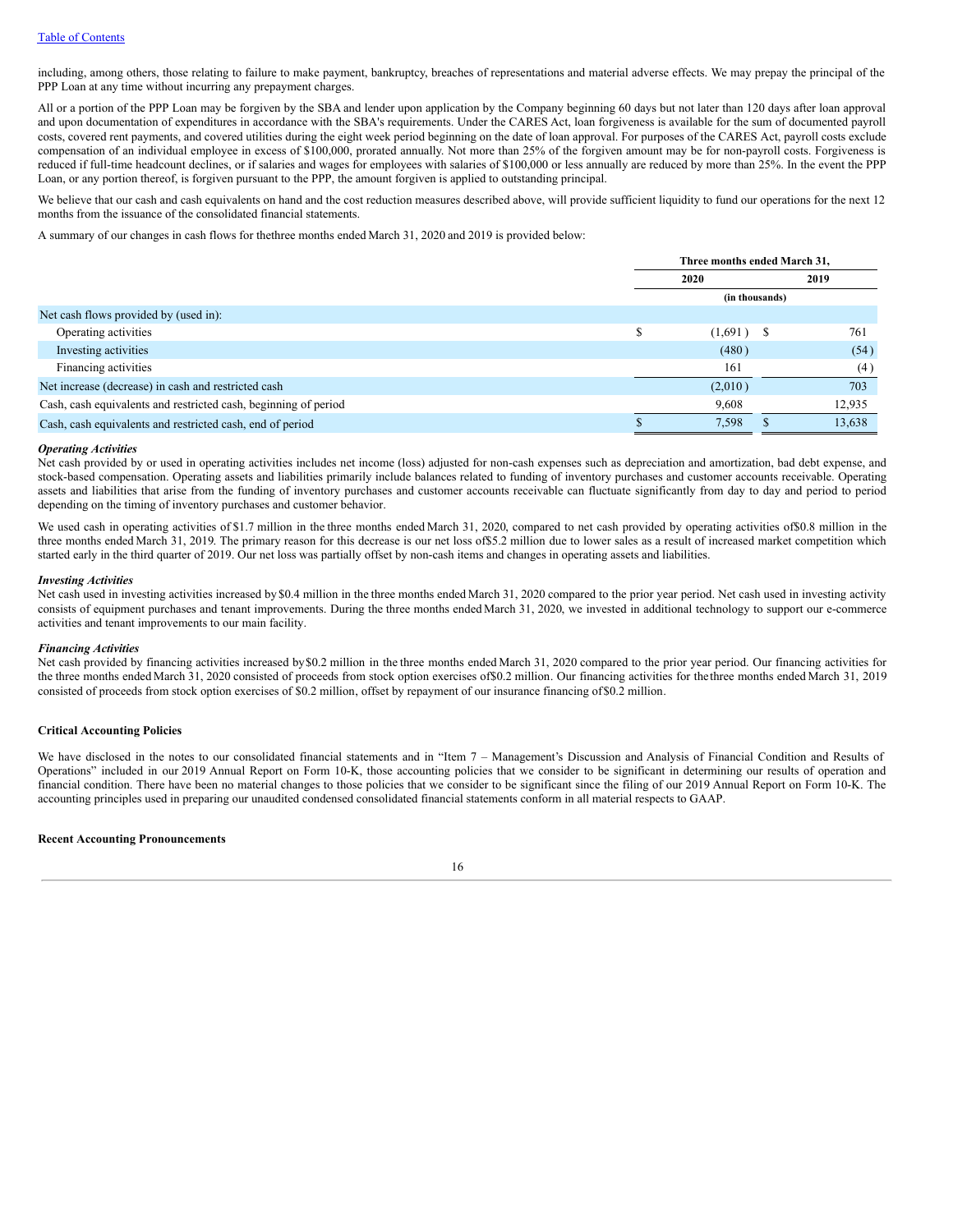See Note 1 in the accompanying notes to condensed consolidated financial statements.

## **Off-Balance Sheet Arrangements**

<span id="page-18-0"></span>None.

#### **ITEM 3. QUANTITATIVE AND QUALITATIVE DISCLOSURES ABOUT MARKET RISK**

<span id="page-18-1"></span>Not applicable to a "smaller reporting company" as defined in Item 10(f)(1) of Regulation S-K.

#### **ITEM 4. CONTROLS AND PROCEDURES**

#### **Evaluation of Disclosure Controls and Procedures**

Our disclosure controls and procedures (as defined in Rules 13a-15(e) or 15d-15(e) under the Securities Exchange Act of 1934, as amended) are designed to ensure that information required to be disclosed in the reports that we file or submit under the Exchange Act is recorded, processed, summarized, and reported within the time periods specified in the rules and forms of the Securities and Exchange Commission and to ensure that information required to be disclosed is accumulated and communicated to management, including our principal executive and financial officers, to allow timely decisions regarding disclosure. The Chief Executive Officer (CEO) and the Chief Financial Officer (CFO), with assistance from other members of management, have reviewed the effectiveness of our disclosure controls and procedures as of March 31, 2020 and, based on their evaluation, have concluded that the disclosure controls and procedures were not effective as of such date due to a material weakness in internal control over financial reporting that was disclosed in our Annual Report on Form 10-K for the year ended December 31, 2019.

# **Changes in Internal Control Over Financial Reporting**

There have been no changes in our internal control over financial reporting (as defined in Rules 13a-15(f) or 15d-15(f) of the Exchange Act) that occurred during the fiscal quarter ended March 31, 2020 that have materially affected, or are reasonably likely to materially affect, the Company's internal control over financial reporting.

#### **Remediation**

As previously described in Part II, Item 9A of our Annual Report on Form 10-K for the year endedDecember 31, 2019, we began implementing a remediation plan to address the material weakness mentioned above. The material weakness will not be considered remediated, until the applicable controls operate for a sufficient period of time and management has concluded, through testing, that these controls are operating effectively. We expect that the remediation of this material weakness will be completed prior to the end of 2020.

17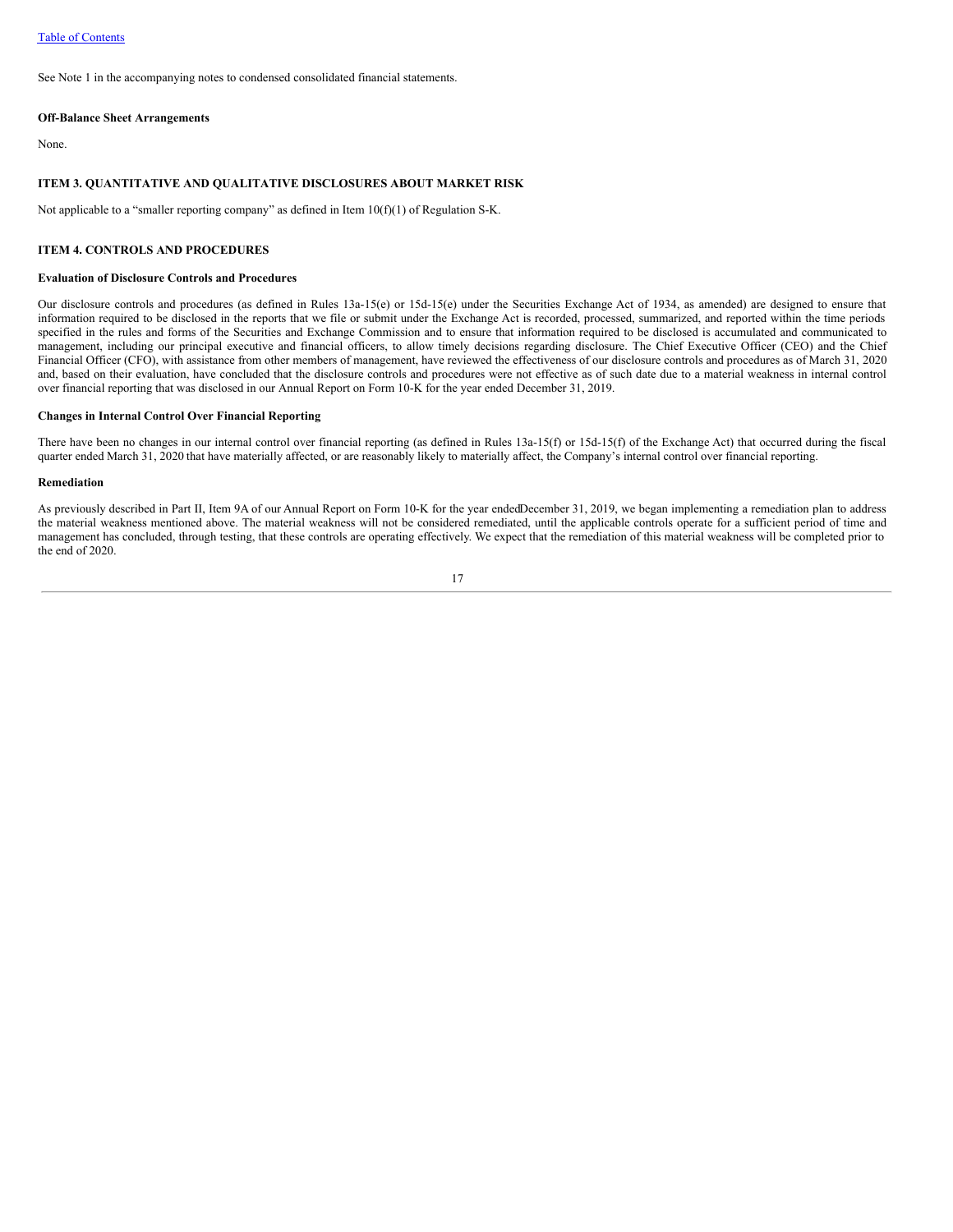# **PART II. OTHER INFORMATION**

# <span id="page-19-1"></span><span id="page-19-0"></span>**Item 1. LEGAL PROCEEDINGS**

For a description of our material pending legal proceedings, please see Note 8, Commitments and Contingencies, to our condensed consolidated financial statements included in Part I, Item 1 of this Quarterly Report on Form 10-Q.

# <span id="page-19-2"></span>**Item 1A. RISK FACTORS**

<span id="page-19-3"></span>Not applicable to a "smaller reporting company" as defined in Item 10(f)(1) of Regulation S-K.

# **Item 2. UNREGISTERED SALES OF EQUITY SECURITIES AND USE OF PROCEEDS**

<span id="page-19-4"></span>None.

## **Item 3. DEFAULTS UPON SENIOR SECURITIES**

<span id="page-19-5"></span>None.

# **Item 4. MINE SAFETY DISCLOSURES**

<span id="page-19-6"></span>Not applicable.

# **Item 5. OTHER INFORMATION**

<span id="page-19-7"></span>None.

# **Item 6. EXHIBITS**

| <b>Exhibit No.</b>        | <b>Description of Exhibit</b>                                                                                                                                                                      |
|---------------------------|----------------------------------------------------------------------------------------------------------------------------------------------------------------------------------------------------|
| 2.1(1)                    | Agreement and Plan of Merger, dated as of July 25, 2013, by and between CannaVEST Corp., a Texas corporation, and CannaVEST Corp., a<br>Delaware corporation.                                      |
| 2.1(2)                    | Agreement and Plan of Reorganization by and among CannaVEST Corp., CannaVEST Merger Sub, Inc., CANNAVEST Acquisition LLC, CanX,<br>Inc. and the Starwood Trust, as the Shareholder Representative. |
| 3.1(1)                    | Certificate of Incorporation of CannaVEST Corp., as filed on January 26, 2013.                                                                                                                     |
| 3.2(1)                    | Bylaws of CannaVEST Corp., dated as of June 26, 2013.                                                                                                                                              |
| 3.3(3)                    | Certificate of Amendment to Certificate of Incorporation of CannaVest Corp., as filed on January 4, 2016.                                                                                          |
| 3.4(4)                    | Certificate of Incorporation of the Company, as amended.                                                                                                                                           |
| 3.5(5)                    | Amendment to the Bylaws of the Company, as amended.                                                                                                                                                |
| 3.6(6)                    | Bylaws of the Company, as amended.                                                                                                                                                                 |
| 4.1(7)                    | CannaVEST Corp. Specimen Stock Certificate                                                                                                                                                         |
| $10.1 \; \text{t} \; (8)$ | Amended and Restated 2013 Equity Incentive Plan, as amended.                                                                                                                                       |
| $31.1*$                   | Certification of the Chief Executive Officer pursuant to Section 302(a) of the Sarbanes-Oxley Act of 2002.                                                                                         |
| $31.2*$                   | Certification of the Chief Financial Officer pursuant to Section 302(a) of the Sarbanes-Oxley Act of 2002.                                                                                         |
| $32.1*$                   | Certification of the Chief Executive Officer pursuant to 18 U.S.C. Section 1350, as adopted pursuant to Section 906 of the Sarbanes-Oxley Act of<br>2002.                                          |
| $32.2*$                   | Certification of the Chief Financial Officer pursuant to 18 U.S.C. Section 1350, as adopted pursuant to Section 906 of the Sarbanes-Oxley Act of<br>2002.                                          |
| 101 INS*                  | XBRL Instance Document**                                                                                                                                                                           |
| 101 SCH*                  | XBRL Schema Document**                                                                                                                                                                             |
| 101 CAL*                  | XBRL Calculation Linkbase Document**                                                                                                                                                               |
| 101 DEF*                  | XBRL Definition Linkbase Document**                                                                                                                                                                |
| 101 LAB*                  | XBRL Labels Linkbase Document**                                                                                                                                                                    |
| 101 PRE*                  | XBRL Presentation Linkbase Document**                                                                                                                                                              |
|                           |                                                                                                                                                                                                    |

\* Filed herewith.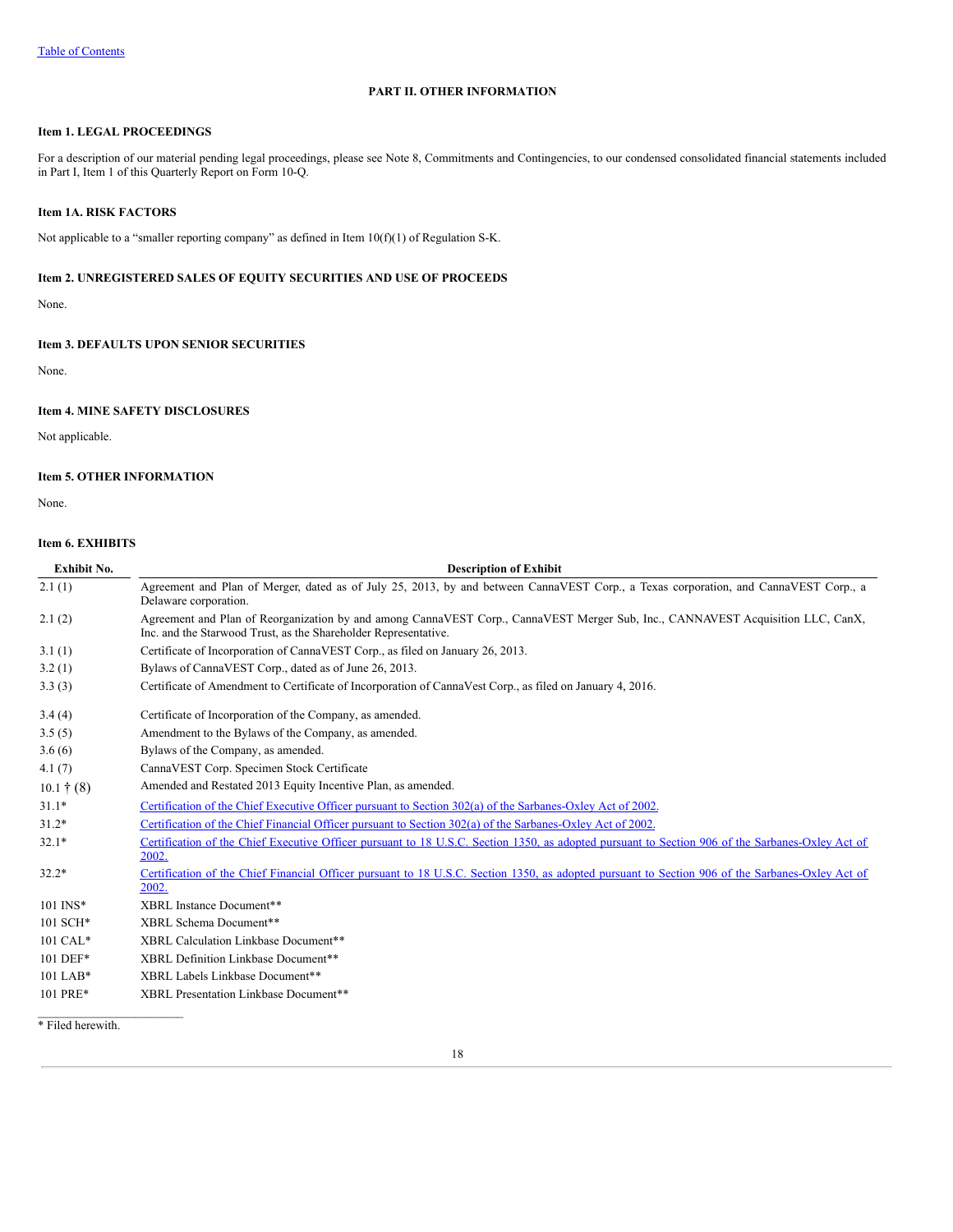† Indicates a management contract or compensatory plan or arrangement.

\*\* The XBRL related information in Exhibit 101 shall not be deemed "filed" for purposes of Section 18 of the Securities Exchange Act of 1934, as amended, or otherwise subject to liability of that section and shall not be incorporated by reference into any filing or other document pursuant to the Securities Act of 1933, as amended, except as shall be expressly set forth by specific reference in such filing or document.

- (1) Incorporated by reference from an exhibit to our Quarterly Report on Form 10-Q filed on August 13, 2013.
- (2) Incorporated by reference from an exhibit to our Current Report on Form 8-K filed on January 4, 2016.
- (3) Incorporated by reference from an exhibit to our Annual Report on Form 10-K filed on April 14, 2016.
- (4) Incorporated by reference from an exhibit to our Quarterly Report on Form 10-Q filed on May 16, 2016.
- (5) Incorporated by reference from an exhibit to our Current Report on Form 8-K filed on March 22, 2017.
- (6) Incorporated by reference from an exhibit to our Quarterly Report on Form 10-Q filed on May 9, 2017.
- (7) Incorporated by reference from an exhibit to our Current Report on Form 8-K filed on July 31, 2013.
- (8) Incorporated by reference from an exhibit to our Current Report on Form 8-K filed on June 17, 2019.

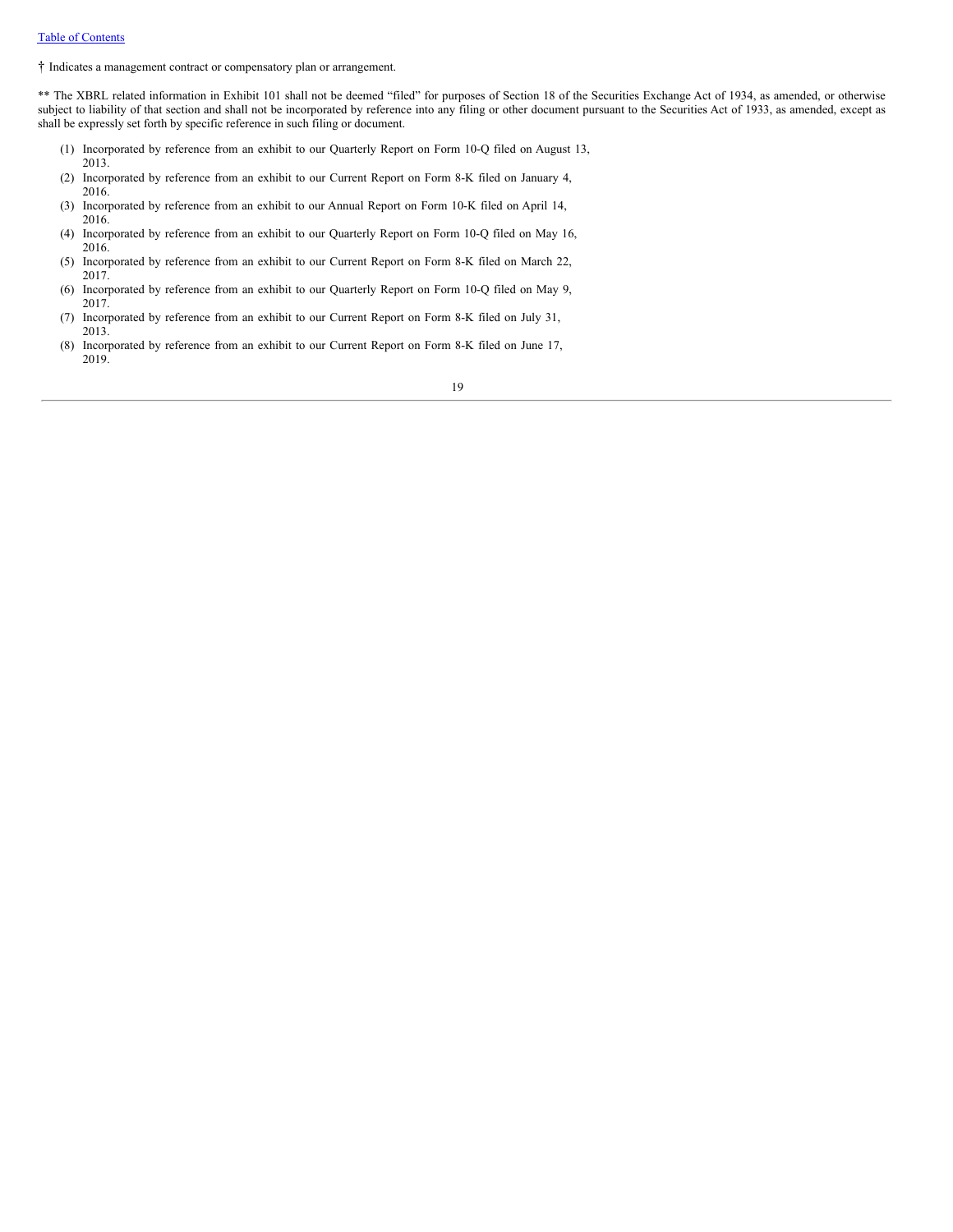# **SIGNATURES**

<span id="page-21-0"></span>Pursuant to the requirements of the Securities Exchange Act of 1934, the registrant has duly caused this report to be signed on its behalf by the undersigned, thereunto duly authorized.

> CV SCIENCES, INC. (Registrant)

By /s/ Joseph D. Dowling

Joseph D. Dowling Chief Executive Officer (Principal Executive Officer) Dated May 8, 2020

By /s/ Joerg Grasser

Joerg Grasser Chief Financial Officer (Principal Financial Officer) Dated May 8, 2020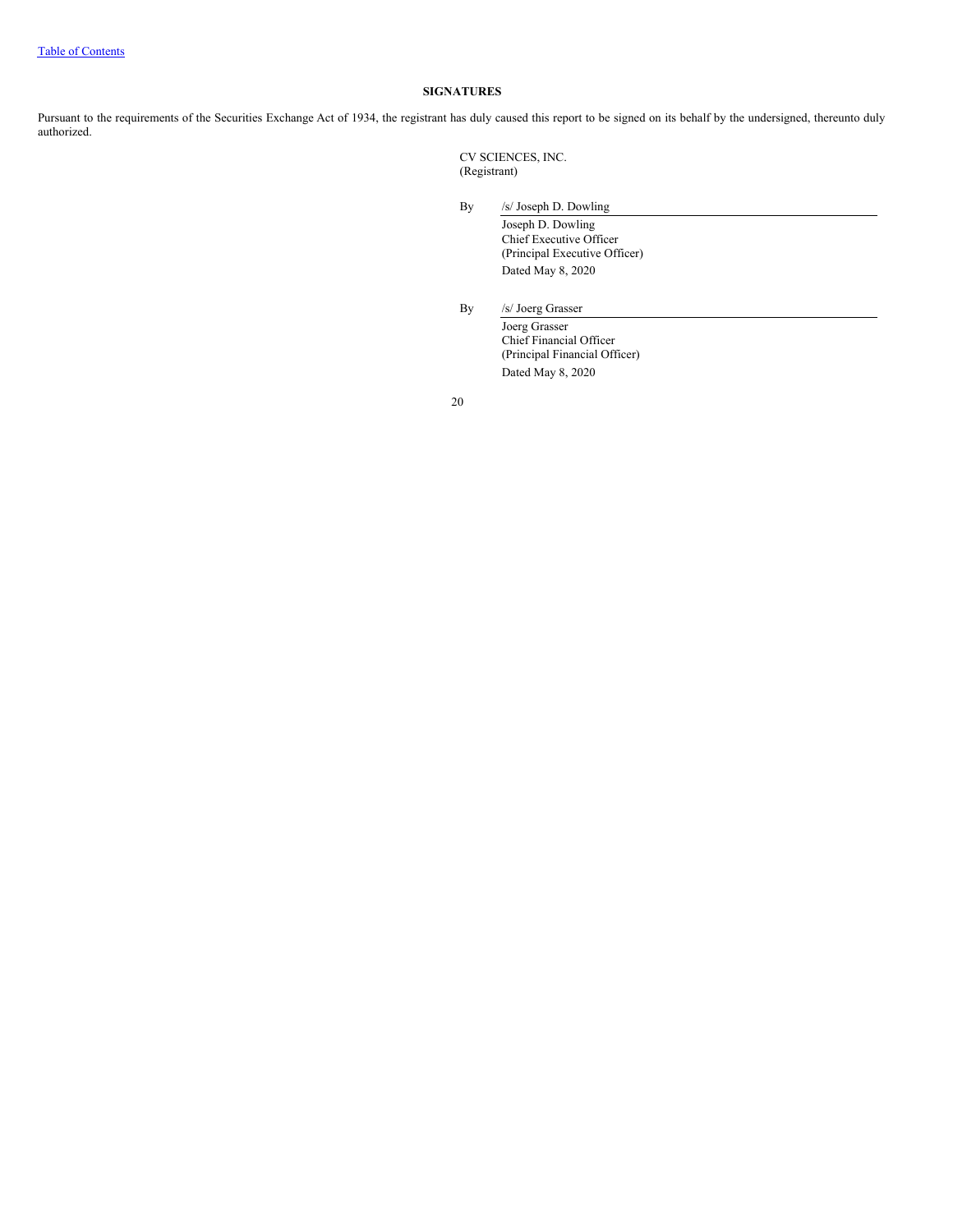#### **CERTIFICATION OF PRINCIPAL EXECUTIVE OFFICER PURSUANT TO SECURITIES EXCHANGE ACT RULES 13a-14(a) AND 15(d)-14(a), AS ADOPTED PURSUANT TO SECTION 302 OF THE SARBANES-OXLEY ACT OF 2002**

<span id="page-22-0"></span>I, Joseph D. Dowling, Chief Executive Officer of CV Sciences, Inc. (the "Company") certify that:

1. I have reviewed this Quarterly Report on Form 10-Q of the Company;

2. Based on my knowledge, this report does not contain any untrue statement of a material fact or omit to state a material fact necessary to make the statements made, in light of the circumstances under which such statements were made, not misleading with respect to the period covered by this report;

3. Based on my knowledge, the financial statements, and other financial information included in this report, fairly present in all material respects the financial condition, results of operations and cash flows of the registrant as of, and for, the periods presented in this report;

4. I am responsible for establishing and maintaining disclosure controls and procedures (as defined in Exchange Act Rules 13a-15(e) and 15d-15(e)) and internal control over financial reporting (as defined in Exchange Act Rules 13a-15(f) and 15d-15(f)) for the registrant and have:

- (a) Designed such disclosure controls and procedures, or caused such disclosure controls and procedures to be designed under my supervision, to ensure that material information relating to the registrant, including its consolidated subsidiaries, is made known to me by others within those entities, particularly during the period in which this report is being prepared;
- (b) Designed such internal control over financial reporting, or caused such internal control over financial reporting to be designed under my supervision, to provide reasonable assurance regarding the reliability of financial reporting and the preparation of financial statements for external purposes in accordance with generally accepted accounting principles;
- (c) Evaluated the effectiveness of the registrant's disclosure controls and procedures and presented in this report my conclusions about the effectiveness of the disclosure controls and procedures, as of the end of the period covered by this report based on such evaluation; and
- (d) Disclosed in this report any change in the registrant's internal control over financial reporting that occurred during the registrant's most recent fiscal quarter (the registrant's fourth fiscal quarter in the case of an annual report) that has materially affected, or is reasonably likely to materially affect, the registrant's internal control over financial reporting; and

5. I have disclosed, based on my most recent evaluation of internal control over financial reporting, to the registrant's auditors and the audit committee of the registrant's board of directors (or persons performing the equivalent functions):

- (a) All significant deficiencies and material weaknesses in the design or operation of internal control over financial reporting which are reasonably likely to adversely affect the registrant's ability to record, process, summarize and report financial information; and
- (b) Any fraud, whether or not material, that involves management or other employees who have a significant role in the registrant's internal control over financial reporting.

Dated: May 8, 2020 By: /s/ Joseph D. Dowling

**Joseph D. Dowling Chief Executive Officer (Principal Executive Officer)**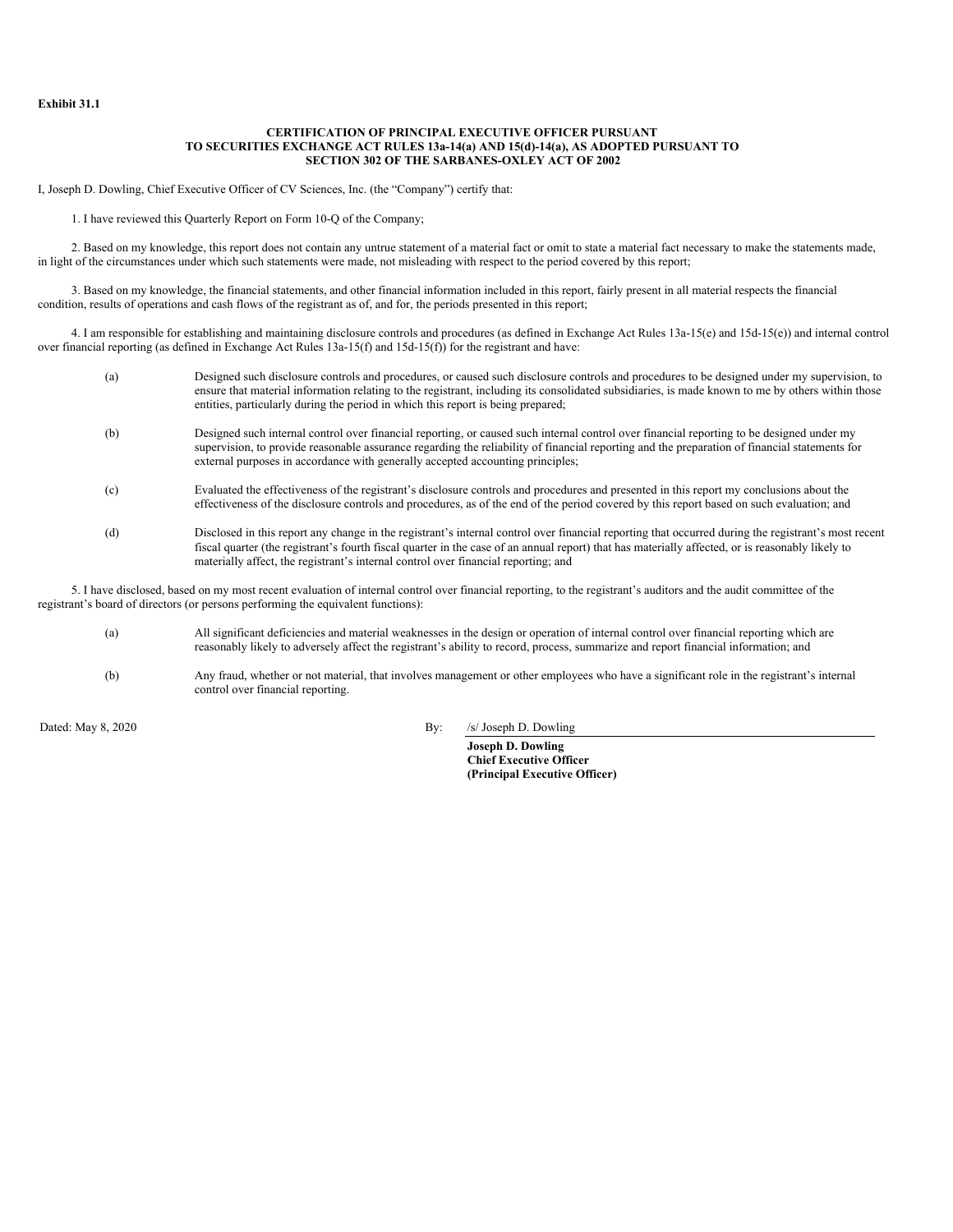## **CERTIFICATION OF PRINCIPAL FINANCIAL OFFICER PURSUANT TO SECURITIES EXCHANGE ACT RULES 13a-14(a) AND 15(d)-14(a), AS ADOPTED PURSUANT TO SECTION 302 OF THE SARBANES-OXLEY ACT OF 2002**

<span id="page-23-0"></span>I, Joerg Grasser, Chief Financial Officer of CV Sciences, Inc. (the "Company") certify that:

1. I have reviewed this Quarterly Report on Form 10-Q of the Company;

2. Based on my knowledge, this report does not contain any untrue statement of a material fact or omit to state a material fact necessary to make the statements made, in light of the circumstances under which such statements were made, not misleading with respect to the period covered by this report;

3. Based on my knowledge, the financial statements, and other financial information included in this report, fairly present in all material respects the financial condition, results of operations and cash flows of the registrant as of, and for, the periods presented in this report;

4. I am responsible for establishing and maintaining disclosure controls and procedures (as defined in Exchange Act Rules 13a-15(e) and 15d-15(e)) and internal control over financial reporting (as defined in Exchange Act Rules 13a-15(f) and 15d-15(f)) for the registrant and have:

- (a) Designed such disclosure controls and procedures, or caused such disclosure controls and procedures to be designed under my supervision, to ensure that material information relating to the registrant, including its consolidated subsidiaries, is made known to me by others within those entities, particularly during the period in which this report is being prepared;
- (b) Designed such internal control over financial reporting, or caused such internal control over financial reporting to be designed under my supervision, to provide reasonable assurance regarding the reliability of financial reporting and the preparation of financial statements for external purposes in accordance with generally accepted accounting principles;
- (c) Evaluated the effectiveness of the registrant's disclosure controls and procedures and presented in this report my conclusions about the effectiveness of the disclosure controls and procedures, as of the end of the period covered by this report based on such evaluation; and
- (d) Disclosed in this report any change in the registrant's internal control over financial reporting that occurred during the registrant's most recent fiscal quarter (the registrant's fourth fiscal quarter in the case of an annual report) that has materially affected, or is reasonably likely to materially affect, the registrant's internal control over financial reporting; and

5. I have disclosed, based on my most recent evaluation of internal control over financial reporting, to the registrant's auditors and the audit committee of the registrant's board of directors (or persons performing the equivalent functions):

- (a) All significant deficiencies and material weaknesses in the design or operation of internal control over financial reporting which are reasonably likely to adversely affect the registrant's ability to record, process, summarize and report financial information; and
- (b) Any fraud, whether or not material, that involves management or other employees who have a significant role in the registrant's internal control over financial reporting.

Dated: May 8, 2020 By: /s/ Joerg Grasser

**Joerg Grasser Chief Financial Officer (Principal Financial Officer)**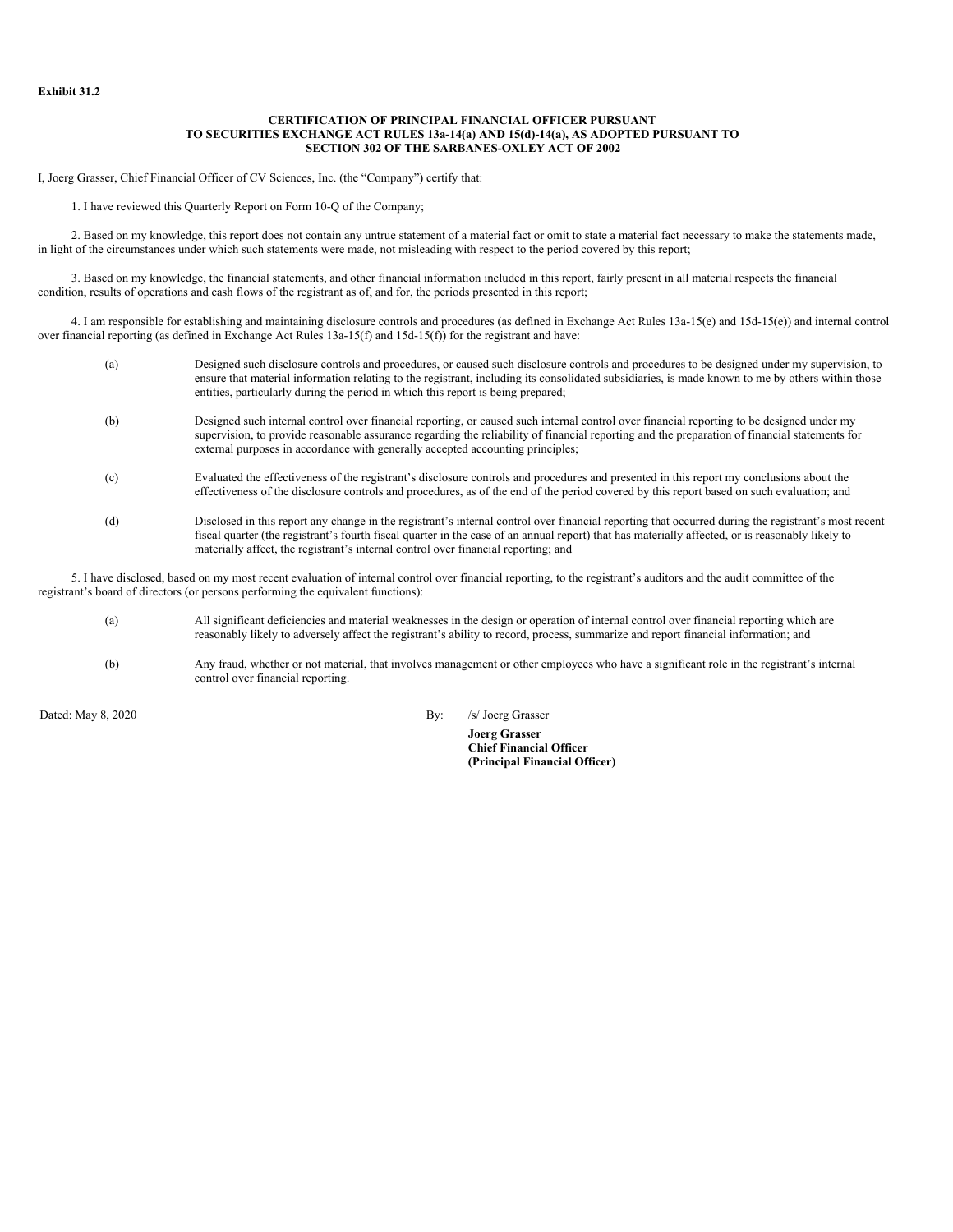## **CERTIFICATION OF PRINCIPAL EXECUTIVE OFFICER PURSUANT TO 18 U.S.C. SECTION 1350, AS ADOPTED PURSUANT TO SECTION 906 OF THE SARBANES-OXLEY ACT OF 2002**

<span id="page-24-0"></span>In connection with the Quarterly Report of CV Sciences, Inc. (the "Registrant") on Form 10-Q for the interim period endedMarch 31, 2020 (the "Report"), I, Joseph D. Dowling, Chief Executive Officer of the Registrant, do hereby certify, pursuant to 18 U.S.C. §1350, as adopted pursuant to §906 of the Sarbanes-Oxley Act of 2002, that, to my knowledge:

(1) the Report, as filed with the Securities and Exchange Commission, fully complies with the requirements of Section 13(a) or 15(d) of the Securities Exchange Act of 1934; and

(2) the information contained in the Report fairly presents, in all material respects, the financial condition and results of operations of the Registrant.

Dated: May 8, 2020 By: /s/ Joseph D. Dowling

**Joseph D. Dowling Chief Executive Officer (Principal Executive Officer)**